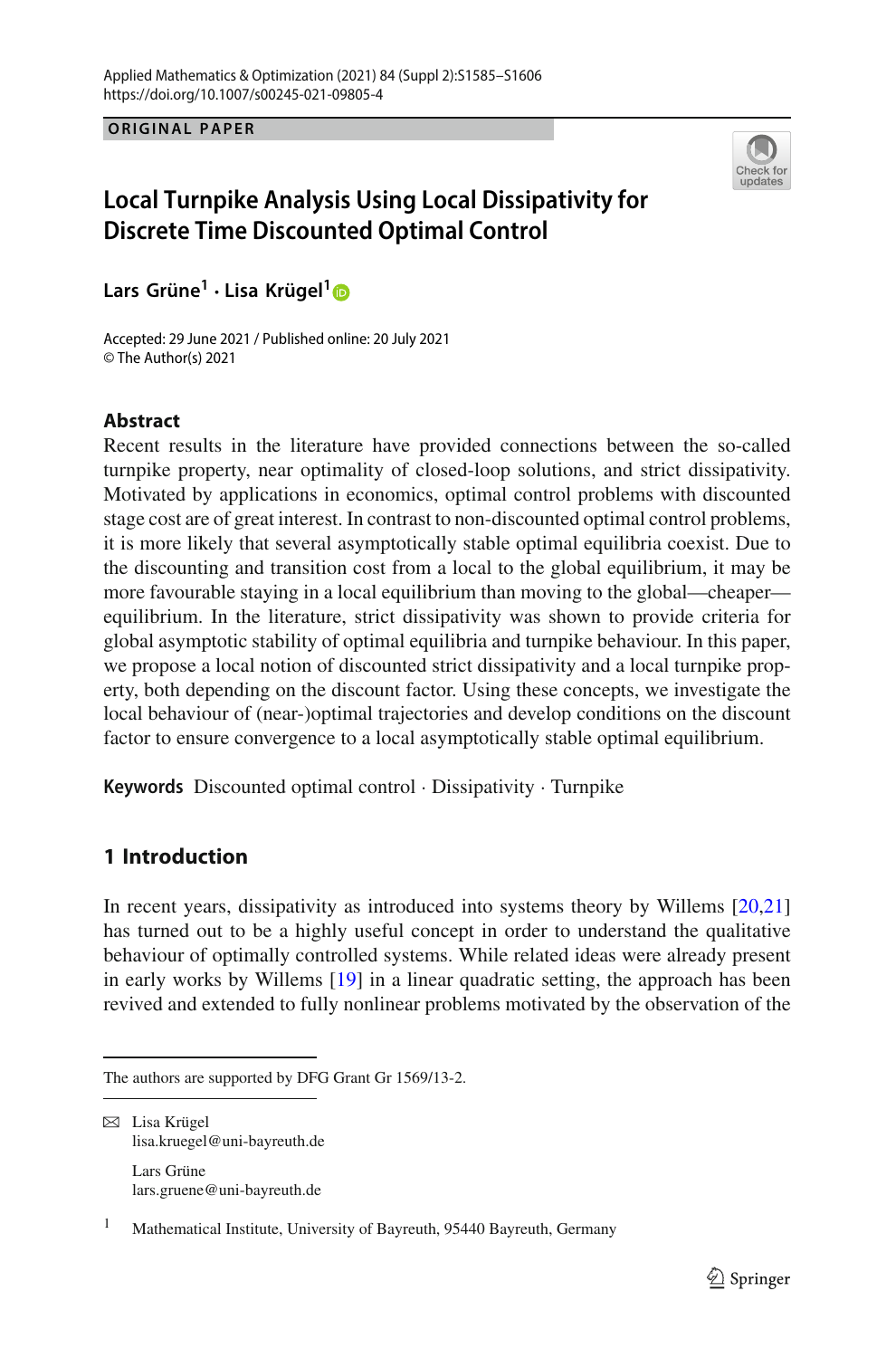importance of dissipativity concepts in model predictive control [\[1](#page-21-3)[,3](#page-21-4)[,14](#page-21-5)[,15\]](#page-21-6) and for the characterization of the turnpike property [\[8](#page-21-7)]. The turnpike property expresses the fact that optimal (and possible also near-optimal) trajectories stay within a vicinity of an optimal equilibrium for most of the time. It can be seen as a way to generalize asymptotic stability properties of optimal equilibria to finite- and infinite-horizon optimal control problems. While the references just discussed addressed non-discounted control problems, the results from [\[4](#page-21-8)[,5](#page-21-9)[,10](#page-21-10)[,12](#page-21-11)] show that central results from this theory can be carried over to discounted optimal control problems and complement detectabilitybased approaches such as  $[16,17]$  $[16,17]$  for analysing global asymptotic stability of equilibria of discounted optimally controlled systems.

A crucial difference between discounted and non-discounted optimal control problems is that in discounted problems it is much more likely that several asymptotically stable optimal equilibria coexist. Indeed, assuming complete controllability, in nondiscounted optimal control two optimal equilibria can only coexist for arbitrary long (or infinite) horizons if they yield exactly the same optimal cost. Otherwise, for sufficiently long time it will always be beneficial to steer the system from the more expensive equilibrium to the cheaper one. In contrast to this, in discounted optimal control, due to the discounting it may not be possible to compensate for the transition cost from one equilibrium to the other with the lower cost of staying in the cheaper equilibrium. Therefore, in the discounted case locally asymptotically stable equilibria with different costs may coexist even for infinite horizon problems. In mathematical economy, where discounted optimal control problems are an important modelling tool, this is a well known fact at least since the pioneering work of Skiba [\[18](#page-21-14)] and Dechert and Nishimura [\[2\]](#page-21-15), and since then it was observed in many other papers, see, e.g., [\[13\]](#page-21-16) and the references therein.

It is the goal of this paper to show that a local version of the strict dissipativity property for discounted optimal control problems can be used for obtaining local convergence results to optimal equilibria. More precisely, we show that in the presence of local strict dissipativity and appropriate growth conditions on the optimal value functions there exist two thresholds for the discount factor  $\beta \in (0, 1)$ , denoted by  $\beta_1$  and  $\beta_2$ , with the following properties: Whenever  $\beta \ge \beta_1$ , any optimal trajectory that stays near a locally optimal equilibrium converges to this equilibrium. Whenever  $\beta \leq \beta_2$ , any optimal trajectory that starts near this equilibrium will stay near the equilibrium. Together, this yields an interval [ $\beta_1$ ,  $\beta_2$ ], which—provided that  $\beta_1 \leq \beta_2$ holds—contains the discount factors for which convergence of optimal trajectories to the locally optimal equilibrium holds locally. We formalize this convergence behaviour using the formalism from turnpike theory (see, e.g.,  $[11]$  $[11]$ ), because this provides a convenient way to express these properties in a mathematically precise way also for near-optimal trajectories and to link our results to the recent literature on the relation between dissipativity and turnpike properties. We carry out our analysis in discrete time because this simplifies some of our arguments, yet we think that conceptually similar results can also be achieved for continuous time problems.

The remainder of this paper is organised as follows. In Sect. [2](#page-2-0) we introduce the precise problem formulation and notation. Section [3](#page-3-0) summarises the known results for globally strictly dissipative discounted problems. In Sect. [4](#page-9-0) we show how this result can be reformulated in case that only local strict dissipativity holds, provided the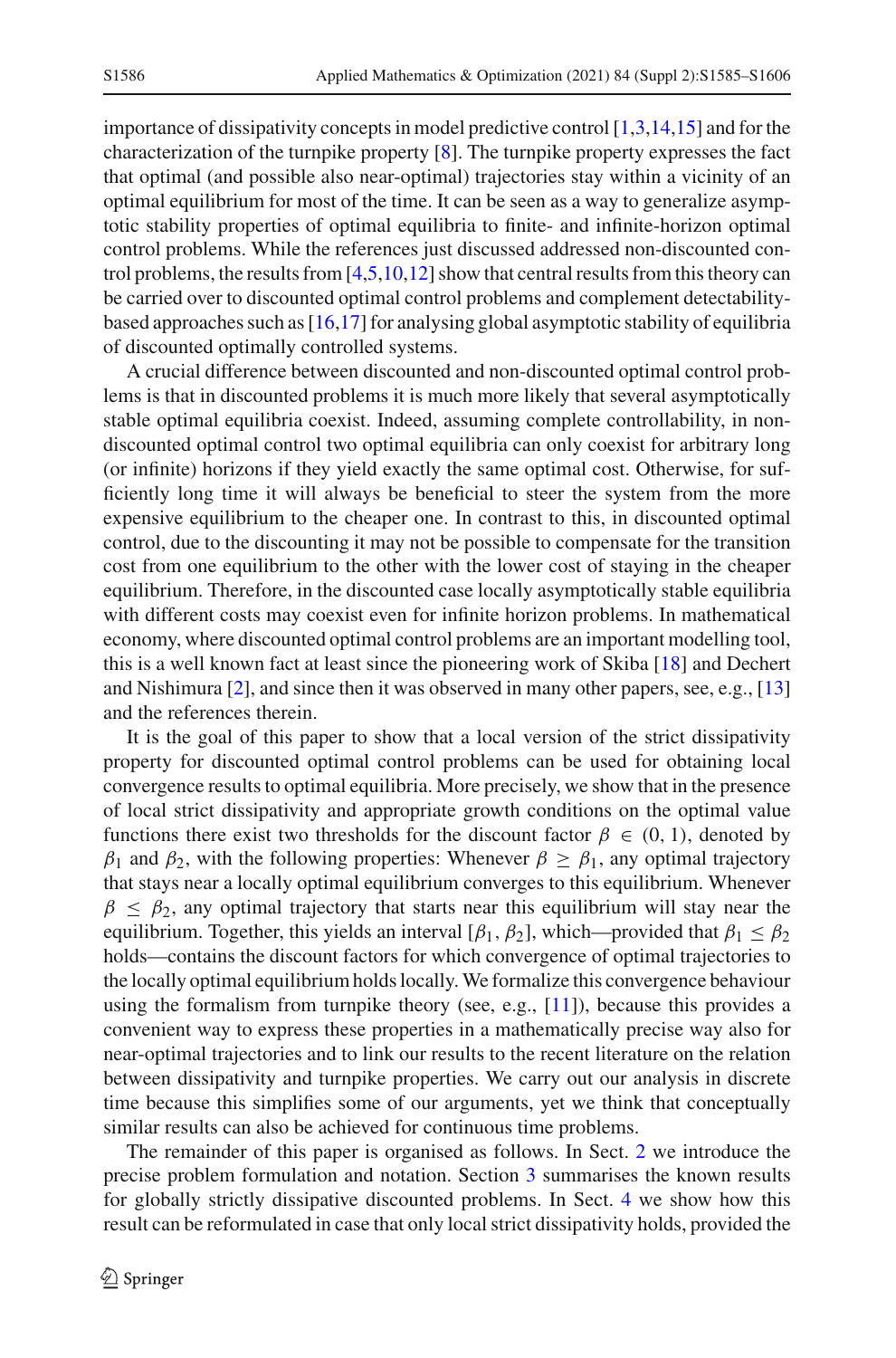trajectories under consideration satisfy an invariance condition. In Sect. [5](#page-10-0) we then show that this invariance condition is "automatically" satisfied under suitable conditions. Section [6](#page-13-0) then contains the main result by bringing together the two results from Sects. [4](#page-9-0) and [5.](#page-10-0) In Sect. [7](#page-16-0) we illustrate our results by several examples and the final Sect. [8](#page-20-0) provides a brief concluding discussion.

## <span id="page-2-0"></span>**2 Setting and Preliminaries**

#### **2.1 System Class and Notation**

We consider discrete time nonlinear systems of the form

<span id="page-2-1"></span>
$$
x(k + 1) = f(x(k), u(k)), \quad x(0) = x_0 \tag{1}
$$

for a map  $f: X \times U \rightarrow X$ , where *X* and *U* are normed spaces. We impose the constraints  $(x, u) \in \mathbb{Y} \subset X \times U$  on the state x and the input *u* and define  $\mathbb{X} :=$  ${x \in X \mid \exists u \in U : (x, u) \in \mathbb{Y}}$  and  $\mathbb{U} := \{u \in U \mid \exists x \in X : (x, u) \in \mathbb{Y}\}.$ A control sequence  $u \in \mathbb{U}^N$  is called admissible for  $x_0 \in \mathbb{X}$  if  $(x(k), u(k)) \in \mathbb{Y}$ for  $k = 0, \ldots, N - 1$  and  $x(N) \in \mathbb{X}$ . In this case, the corresponding trajectory  $x(k)$  is also called admissible. The set of admissible control sequences is denoted by  $\mathbb{U}^N(x_0)$ . Likewise, we define  $\mathbb{U}^{\infty}(x_0)$  as the set of all control sequences  $u \in \mathbb{U}^{\infty}$ with  $(x(k), u(k)) \in Y$  for all  $k \in N_0$ . Furthermore, we assume that X is controlled invariant, i.e. that  $\mathbb{U}^{\infty}(x_0) \neq$  for all  $x_0 \in \mathbb{X}$ . The trajectories of [\(1\)](#page-2-1) are denoted by  $x_u(k, x_0)$  or simply by  $x(k)$  if there is no ambiguity about  $x_0$  and  $u$ .

We will make use of comparison-functions defined by

$$
\mathcal{K} := \{ \alpha : \mathbb{R}_0^+ \to \mathbb{R}_0^+ | \alpha \text{ is continuous and}
$$
  
strictly increasing with  $\alpha(0) = 0 \}$   

$$
\mathcal{K}_{\infty} := \{ \alpha : \mathbb{R}_0^+ \to \mathbb{R}_0^+ | \alpha \in \mathcal{K}, \alpha \text{ is unbounded} \}
$$
  

$$
\mathcal{L} := \{ \delta : \mathbb{R}_0^+ \to \mathbb{R}_0^+ | \delta \text{ is continuous and}
$$
  
strictly decreasing with  $\lim_{t \to \infty} \delta(t) = 0 \}$   

$$
\mathcal{KL} := \{ \beta : \mathbb{R}_0^+ \times \mathbb{R}_0^+ \to \mathbb{R}_0^+ | \beta \text{ is continuous, } \beta(\cdot, t) \in \mathcal{K}, \beta(r, \cdot) \in \mathcal{L} \}.
$$

Moreover, with  $\mathcal{B}_{\varepsilon}(x_0)$  we denote the open ball with radius  $\varepsilon > 0$  around  $x_0$ .

In this paper we consider infinite horizon discounted optimal control problems, i.e. problems of the type

<span id="page-2-2"></span>
$$
\min_{u \in \mathbb{U}\infty(x_0)} J_\infty(x_0, u) \quad \text{with } J_\infty(x_0, u) = \sum_{k=0}^\infty \beta^k \ell(x(k, x_0), u(k)). \tag{2}
$$

Herein, the number  $\beta \in (0, 1)$  is called the discount factor.

For such problems it was shown in [\[5\]](#page-21-9) that if the optimal control problem is strictly dissipative at an optimal equilibrium  $x^{\beta}$ , then for sufficiently large  $\beta \in (0, 1)$  all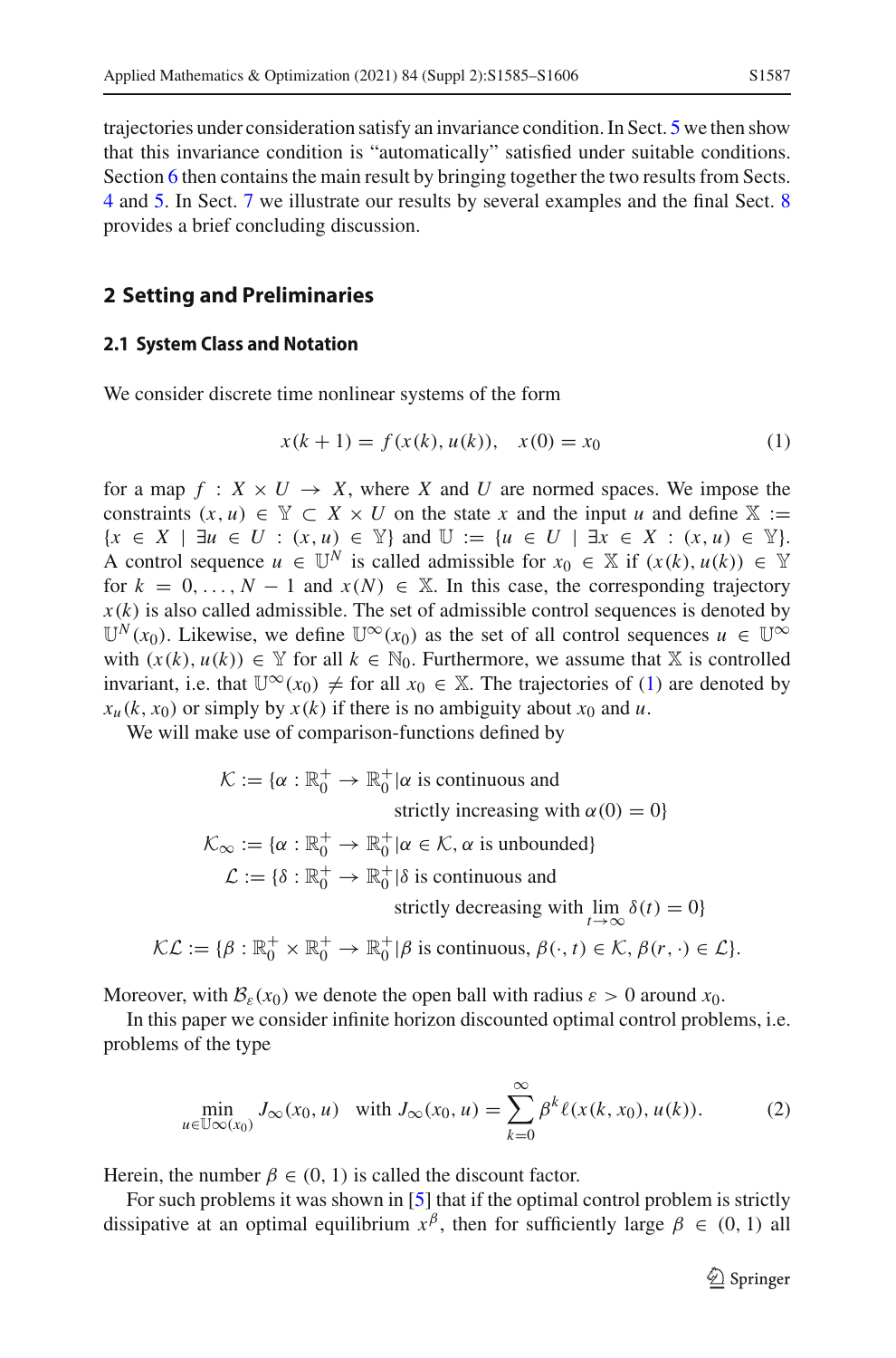optimal trajectories converge to a neighbourhood of  $x^{\beta}$ . This neighbourhood shrinks down to  $x^{\beta}$  when  $\beta \rightarrow 1$ , cf. [\[5](#page-21-9), Theorem 4.4]. Under slightly stronger conditions on the problem data one can even show that the optimal trajectories converge to the optimal equilibrium  $x^{\beta}$  itself and not only to a neighbourhood, cf. [\[5](#page-21-9), Section 6]. We will show in Theorem [3.4,](#page-5-0) below, that this result can be rewritten in the language of turnpike theory, in which convergence is weakened to the property that the trajectories stay in a neighbourhood of the optimal equilibrium for a (quantifiable) amount of time, but not necessarily forever. While only the optimal trajectories satisfy convergence to the optimal equilibrium, we will show that also near-optimal trajectories satisfy the turnpike property.<sup>[1](#page-3-1)</sup>

While this global turnpike result follows from a relatively straightforward modification of the arguments in [\[5\]](#page-21-9), the main question that we want to address in this paper is more difficult: assume that strict dissipativity does not hold globally but only in a neighbourhood of a locally optimal equilibrium  $x_l^{\beta}$ . Can we still expect to see a turnpike property of trajectories starting close to  $x_l^{\beta}$ ?

For the derivation of our technical results, we make frequent use of the dynamic programming principle

$$
V_{\infty}(x_0) = \inf_{u \in \mathbb{U}^1(x_0)} \{ \ell(x, u) + \beta V_{\infty}(f(x_0, u)) \},\,
$$

where

$$
V_{\infty}(x_0) := \min_{u \in \mathbb{U}^{\infty}(x_0)} J_{\infty}(x_0, u)
$$

denotes the optimal value function of [\(2\)](#page-2-2). If  $u^* \in \mathbb{U}^{\infty}(x_0)$  is an optimal control sequence for an initial value  $x_0 \in \mathbb{X}$ , i.e. if  $J_\infty(x_0, u^*) = V_\infty(x_0)$  holds, then the identity

$$
V_{\infty}(x_0) = \ell(x_0, u^*(0)) + \beta V_{\infty}(f(x_0, u^*(0)))
$$

holds. Proofs for these statements can be found, e.g., in [\[9,](#page-21-18) Section 4.2].

We denote optimal trajectories by  $x^*(k, x_0)$  and we say that a set  $\mathbb{X}_{inv} \subset \mathbb{X}$  is forward invariant for the optimally controlled system, if for each  $x_0 \in \mathbb{X}_{inv}$  it follows that  $x^*(k, x_0) \in \mathbb{X}_{inv}$  for all  $k \geq 0$  and all optimal trajectories starting in  $x_0$ .

#### <span id="page-3-0"></span>**3 The Global Discounted Turnpike Property**

In this section we first consider the optimal control problem [\(2\)](#page-2-2) assuming *global* strict dissipativity.We show that under similar technical assumptions and with a similar proof technique as in [\[5](#page-21-9)] we can obtain a global turnpike result for near-optimal trajectories.

<span id="page-3-1"></span><sup>&</sup>lt;sup>1</sup> We note that the turnpike property can also be defined for finite horizon optimal control problems. Still, we restrict ourselves to the infinite horizon case, since it was shown in [\[11\]](#page-21-17) that under mild conditions on the problem data the finite horizon turnpike property holds if and only if the infinite horizon turnpike property holds.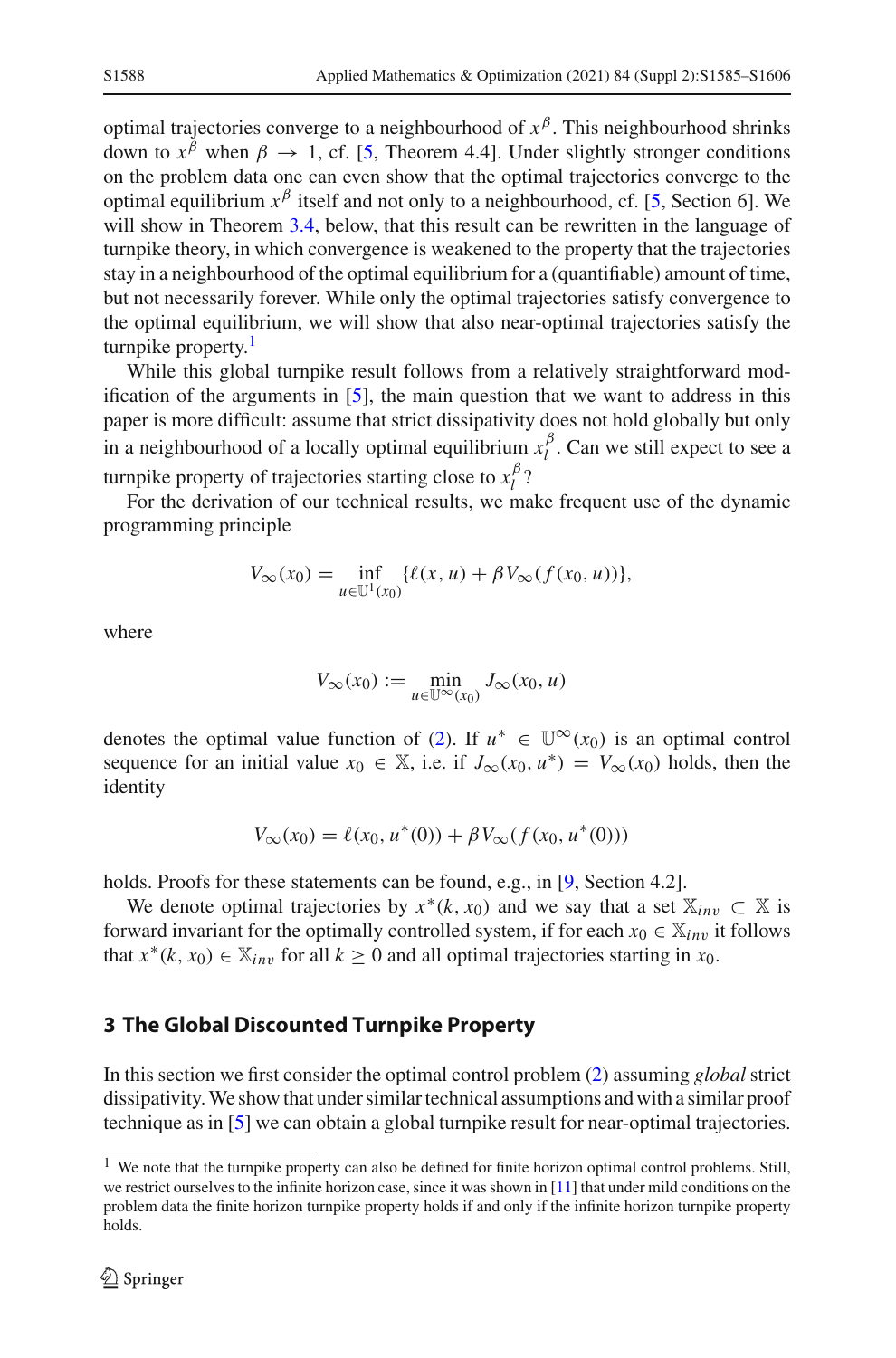To this end, we first introduce discounted strict dissipativity and afterwards we use it to conclude the turnpike property.

#### **3.1 Global Discounted Strict Dissipativity**

We denote an equilibrium of system [\(1\)](#page-2-1) in the discounted case by  $(x^{\beta}, u^{\beta})$  since the equilibria are dependent on the discount factor  $\beta \in (0, 1)$ .

**Definition 3.1** *Given a discount factor*  $\beta \in (0, 1)$ *, we say that the system* [\(1\)](#page-2-1) *is discounted strictly dissipative at an equilibrium*  $(x^{\beta}, u^{\beta})$  *with supply rate s* :  $\mathbb{Y} \to \mathbb{R}$  *if there exists a storage function*  $\lambda : \mathbb{X} \to \mathbb{R}$  *bounded from below with*  $\lambda(x^{\beta}) = 0$  *and a class K*∞*-function* α *such that the inequality*

<span id="page-4-1"></span><span id="page-4-0"></span>
$$
s(x, u) + \lambda(x) - \beta \lambda(f(x, u)) \ge \alpha(\|x - x^{\beta}\|)
$$
 (3)

*holds for all*  $(x, u) \in \mathbb{Y}$  *with*  $f(x, u) \in \mathbb{X}$ .

The following lemma is Proposition 3.2 from [\[12](#page-21-11)]. Since its proof is short and simple, we provide it here for convenience of the readers. It shows that we can replace the stage cost  $\ell$  by a modified—usually called *rotated—*stage cost  $\tilde{\ell}$  that is positive definite without changing the optimal trajectories.

<span id="page-4-2"></span>**Lemma 3.2** *Consider the discounted optimal control problem [\(2\)](#page-2-2) with discount factor*  $\beta \in (0, 1)$  and assume the system [\(1\)](#page-2-1) is discounted strictly dissipative at an equilibrium  $(x^{\beta}, u^{\beta})$  *with supply rate s*(*x*, *u*) =  $\ell(x, u) - \ell(x^{\beta}, u^{\beta})$  *and bounded storage function* λ*. Then the optimal trajectories of [\(2\)](#page-2-2) coincide with those of the problem*

<span id="page-4-3"></span>
$$
\min_{u \in \mathbb{U}^{\infty}(x_0)} \widetilde{J}_{\infty}(x_0, u) \quad \text{with } \widetilde{J}_{\infty}(x_0, u) := \sum_{k=0}^{\infty} \beta^k \widetilde{\ell}(x(k, x_0), u(k)) \tag{4}
$$

*with rotated stage cost*

$$
\tilde{\ell}(x, u) = \ell(x, u) - \ell(x^{\beta}, u^{\beta}) + \lambda(x) - \beta \lambda(f(x, u))
$$
\n(5)

*which is positive definite in*  $x^{\beta}$  *at*  $(x^{\beta}, u^{\beta})$ *, i.e. it satisfies the inequality*  $\tilde{\ell}(x, u) \ge$  $\alpha(\Vert x - x^{\beta} \Vert)$  *with*  $\alpha \in \mathcal{K}_{\infty}$  *from* [\(3\)](#page-4-0) *for all*  $(x, u) \in \mathbb{Y}$ .

**Proof** *We rearrange*

$$
\widetilde{J}_{\infty}(x_0, u) = \sum_{k=0}^{\infty} \beta^k \widetilde{\ell}(x(k, x_0), u(k)) = \sum_{k=0}^{\infty} \beta^k (\ell(x(k, x_0), u(k)) - \ell(x^{\beta}, u^{\beta}) + \lambda(x(k, x_0)) - \beta \lambda(x(k+1, x_0)))
$$

*and a straightforward calculation shows that*

$$
\widetilde{J}_{\infty}(x_0, u) = J_{\infty}(x_0, u) - \frac{\ell(x^{\beta}, u^{\beta})}{1 - \beta} + \lambda(x_0) - \lim_{k \to \infty} \beta^k \lambda(x_u(k)). \tag{6}
$$

 $\mathcal{D}$  Springer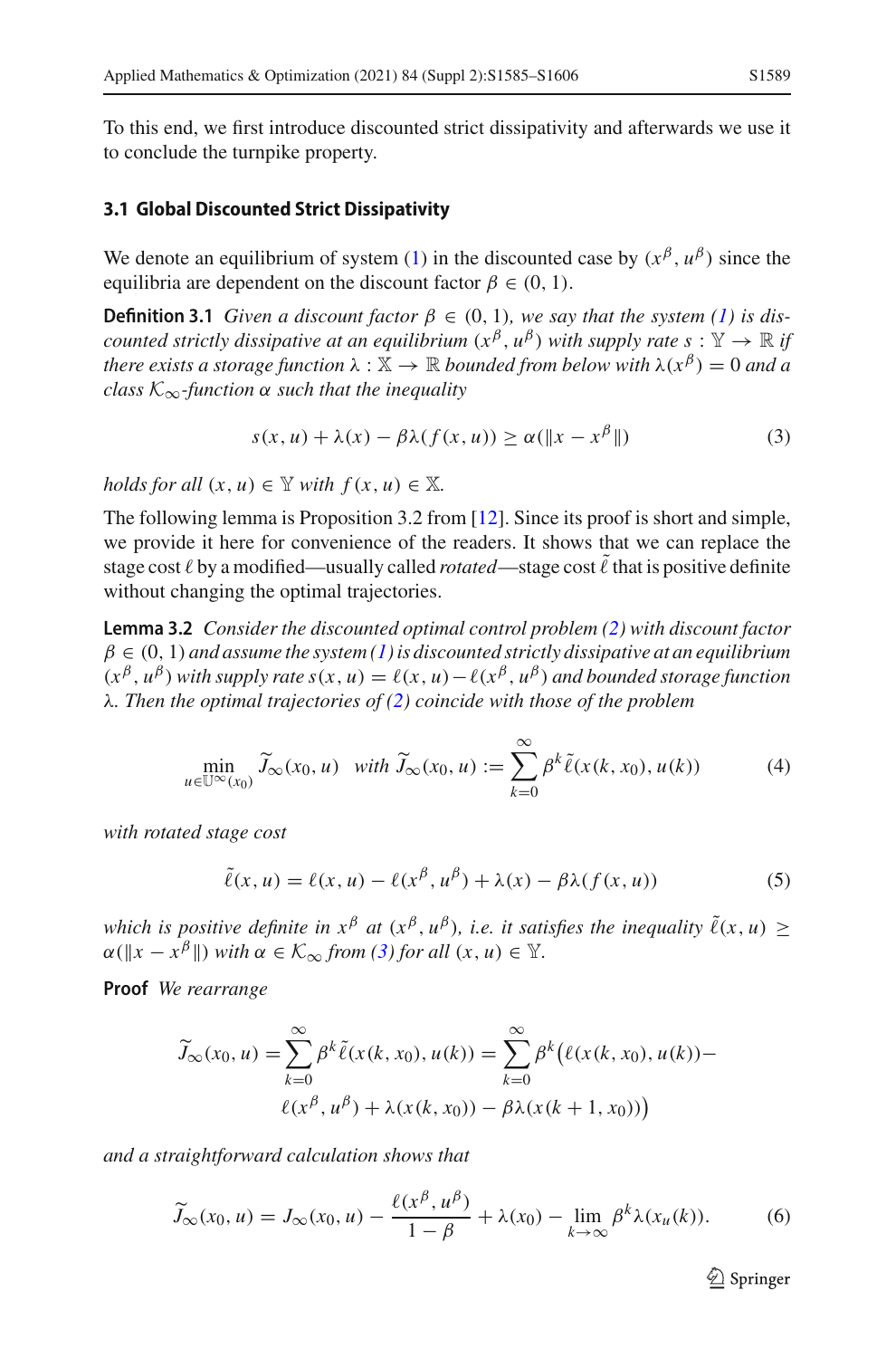*Since*  $\lambda$  *is bounded and*  $\beta \in (0, 1)$ *, the last limit exists and is equal to 0. Hence, the objectives differ only by expressions which are independent of U, from which the identity of the optimal trajectories immediately follows. The positive definiteness of*  $\ell$ *follows from its definition, using strict dissipativity and the fact that*  $\lambda(x^{\beta}) = 0$  *implies*  $\tilde{\ell}(x^{\beta}, \mu^{\beta}) = 0$ .  $\tilde{\ell}(x^{\beta}, u^{\beta}) = 0.$ 

**Remark 3.3** *The requirement that*  $\ell(x^{\beta}, u^{\beta}) = 0$  *is the reason for imposing*  $\lambda(x^{\beta}) = 0$  *as a condition in Definition [3.1.](#page-4-1) Readers familiar with dissipativity for undiscounted problems will know that in the undiscounted case*  $\lambda(x^{\beta}) = 0$  *can be assumed without loss of generality, since if*  $\lambda$  *is a storage function then*  $\lambda + c$  *is a storage function for all*  $c \in \mathbb{R}$ *. In the discounted case, this invariance with respect to addition of constants no longer holds.*

#### **3.2 The Global Turnpike Property**

In the non-discounted setting it is known that strict dissipativity (together with suitable regularity assumptions on the problem data) implies that optimal as well as nearoptimal trajectories exhibit the turnpike property. In the discounted setting, it was observed already in [\[11](#page-21-17)] that for merely near-optimal trajectories the turnpike property can only be guaranteed on a finite discrete interval {0,..., *M*}. In this case *M* depends on the deviation from optimality (denoted by  $\delta$  in the following theorem) and tends to infinity as this distance tends to 0. In fact,  $M$  and  $\delta$  depend on each other, i.e. the smaller we choose  $\delta$ , the larger *M* becomes and, conversely, the larger we want *M* to be, the smaller we need to choose  $\delta$ . In the following theorem we take this second point of view, i.e. we fix *M* and choose  $\delta > 0$  accordingly. As the theorem shows, under the assumption of global discounted dissipativity we obtain precisely the turnpike property in the form which is originally given in  $[11,$  $[11,$  Definition 4.2]. The corresponding proof is a variation of the statement and proof of Theorem 3.1 and Corollary 4.3 in [\[5](#page-21-9)]. While in [\[5](#page-21-9)] only optimal trajectories were considered, here we extend the statement to near-optimal trajectories. We provide the proof in an appropriate way such that we can refer to it later in the proof of Theorem [4.3.](#page-10-1)

<span id="page-5-0"></span>**Theorem 3.4** *Consider the infinite horizon optimal control problem [\(2\)](#page-2-2) with discount factor*  $\beta \in (0, 1)$  *and assume the system* [\(1\)](#page-2-1) *is discounted strictly dissipative at an equilibrium*  $(x^{\beta}, u^{\beta})$ *. Assume that the optimal value function*  $\widetilde{V}_{\infty}$  *of the modified problem satisfies*  $\widetilde{V}_{\infty}(x) \leq \alpha_V(\Vert x - x^{\beta} \Vert)$  *and* 

<span id="page-5-2"></span>
$$
\widetilde{V}_{\infty}(x) \le C \inf_{u \in \mathbb{U}} \widetilde{\ell}(x, u) \tag{7}
$$

*for all*  $x \in \mathbb{X}$ *, a function*  $\alpha_V \in \mathcal{K}_{\infty}$ *, and a constant*  $C \geq 1$  *satisfying* 

<span id="page-5-1"></span>
$$
C < 1/(1 - \beta). \tag{8}
$$

*Then the optimal control problem has the following turnpike property (cf. [\[11,](#page-21-17) Definition 4.2]):*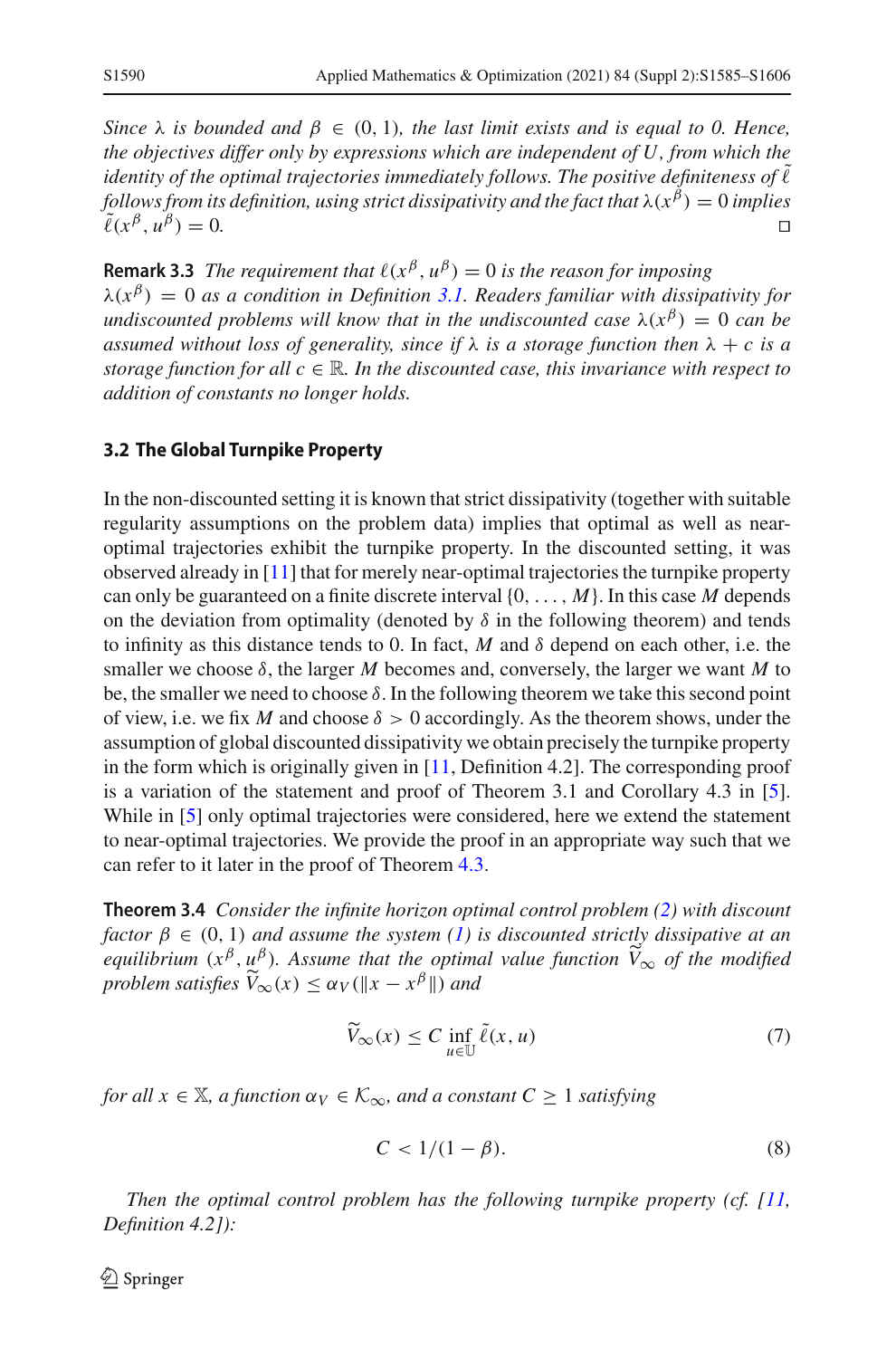*For each*  $\varepsilon > 0$  *and each bounded set*  $\mathbb{X}_b \subset \mathbb{X}$  *there exist a constant*  $P > 0$  *such that for each*  $M \in \mathbb{N}$  *there is a*  $\delta > 0$ *, such that for all*  $x_0 \in \mathbb{X}_b$  *and*  $u \in \mathbb{U}^\infty(x_0)$ *with*  $J_{\infty}(x_0, u) \leq V_{\infty}(x_0) + \delta$ , the set  $\mathcal{Q}(x_0, u, \varepsilon, M, \beta) := \{k \in \{0, ..., M\} \mid$  $||x_u(k, x_0) - x^{\beta}|| \geq \varepsilon$  *has at most P elements.* 

**Proof** *It follows from the proof of Lemma [3.2](#page-4-2) that the inequality*  $J_{\infty}(x_0, u) \leq$  $V_{\infty}(x_0) + \delta$  *implies*  $J_{\infty}(x_0, u) \leq V_{\infty}(x_0) + \delta$ . Together with the dynamic programming *principle for V* <sup>∞</sup> *this yields*

$$
\delta \ge \widetilde{J}_{\infty}(x_0, u) - \widetilde{V}_{\infty}(x_0)
$$
\n
$$
= \widetilde{\ell}(x_0, u(0)) + \beta \widetilde{J}_{\infty}(x_u(1, x_0), u(\cdot + 1)) - \inf_{u \in \mathbb{U}} \left\{ \widetilde{\ell}(x_0, u) + \beta \widetilde{V}_{\infty}(f(x_0, u)) \right\}
$$
\n
$$
\ge \widetilde{\ell}(x_0, u(0)) + \beta \widetilde{J}_{\infty}(x_u(1, x_0), u(\cdot + 1)) - \left( \widetilde{\ell}(x_0, u(0)) + \beta \widetilde{V}_{\infty}(f(x_0, u(0))) \right)
$$
\n
$$
= \beta(\widetilde{J}_{\infty}(x_u(1, x_0), u(\cdot + 1)) - \widetilde{V}_{\infty}(f(x_0, u(0)))).
$$

*This implies*  $J_{\infty}(x_u(1, x_0), u(\cdot + 1)) \leq V_{\infty}(x_u(1, x_0)) + \delta/\beta$ , and proceeding inductively via abstrain *tively we obtain*

$$
\widetilde{J}_{\infty}(x_u(k, x_0), u(\cdot + k)) \leq \widetilde{V}_{\infty}(x_u(k, x_0)) + \frac{\delta}{\beta^k}
$$

*for all*  $k \in \mathbb{N}$ *. This implies* 

<span id="page-6-0"></span>
$$
\widetilde{V}_{\infty}(x_{u}(k+1,x_{0})) - \widetilde{V}_{\infty}(x_{u}(k,x_{0}))
$$
\n
$$
= \frac{1}{\beta} \Big( \beta \widetilde{V}_{\infty}(x_{u}(k+1,x_{0})) - \beta \widetilde{V}_{\infty}(x_{u}(k,x_{0})) \Big)
$$
\n
$$
= \frac{1}{\beta} \Big( \beta \widetilde{V}_{\infty}(x_{u}(k+1,x_{0})) - \widetilde{V}_{\infty}(x_{u}(k,x_{0})) + (1-\beta) \widetilde{V}_{\infty}(x_{u}(k,x_{0})) \Big)
$$
\n
$$
\leq \frac{1}{\beta} \Big( \beta \widetilde{J}_{\infty}(x_{u}(k+1,x_{0}), u(\cdot + k+1)) - \widetilde{J}_{\infty}(x_{u}(k,x_{0}), u(\cdot + k)) + \frac{\delta}{\beta k}
$$
\n
$$
+ (1-\beta) \widetilde{V}_{\infty}(x_{u}(k,x_{0})) \Big)
$$
\n
$$
= \frac{1}{\beta} \Big( \beta \widetilde{J}_{\infty}(x_{u}(k+1,x_{0}), u(\cdot + k+1)) - \widetilde{J}_{\infty}(x_{u}(k,x_{0}), u(\cdot + k))
$$
\n
$$
+ (1-\beta) \widetilde{V}_{\infty}(x_{u}(k,x_{0})) \Big) + \frac{\delta}{\beta k+1}
$$
\n
$$
= \frac{1}{\beta} \Big( -\widetilde{L}(x_{u}(k,x_{0}), u(k)) + (1-\beta) \widetilde{V}_{\infty}(x_{u}(k,x_{0})) \Big) + \frac{\delta}{\beta k+1}
$$
\n
$$
\leq \frac{1}{\beta} \Big( -\frac{1}{C} \widetilde{V}_{\infty}(x_{u}(k,x_{0})) + (1-\beta) \widetilde{V}_{\infty}(x_{u}(k,x_{0})) \Big) + \frac{\delta}{\beta k+1}
$$
\n
$$
= \frac{\kappa}{\beta} \widetilde{V}_{\infty}(x_{u}(k,x_{0})) + \frac{\delta}{\beta k+1}
$$
\n(9)

*where*  $\kappa = (1 - \beta) - 1/C < 0$  *because of [\(8\)](#page-5-1).* 

<sup>2</sup> Springer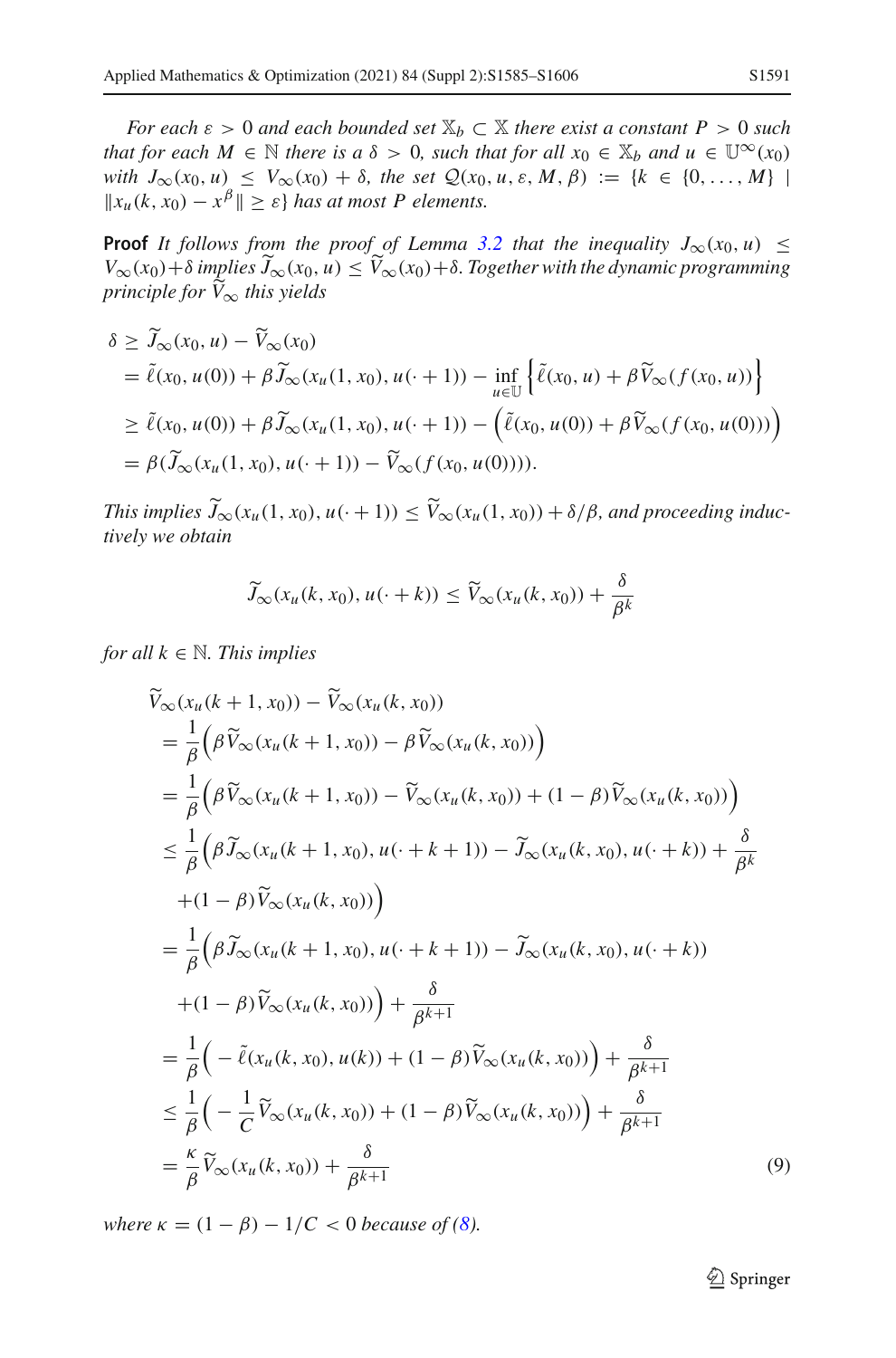<span id="page-7-0"></span>



*Moreover, strict discounted dissipativity implies*  $\tilde{V}_{\infty}(x) \ge \tilde{\ell}(x, u) \ge \alpha (\Vert x - x^{\beta} \Vert)$ . *Together with the upper bound*  $\widetilde{V}_{\infty}(x) \leq \alpha_V(\|x - x^{\beta}\|)$  *from the assumption this*<br>widds that for final  $M \in \mathbb{N}$  and  $k \in \{0, M\}$  the function  $\widetilde{V}_{\infty}$  is a prestigation *yields that for fixed*  $M \in \mathbb{N}$  *and*  $k \in \{0, ..., M\}$  *the function*  $\widetilde{V}_{\infty}$  *is a practical*<br>*Lyon was function Lising [7]* Theorem 2.41 matricted to  $(0, ..., M)$  and the feat that *Lyapunov function. Using [\[7,](#page-21-19) Theorem 2.4] restricted to* {0,..., *M*} *and the fact that*  $\mathbb{X}_b$  *is bounded we can conclude that there is a sequence*  $\eta_k \to 0$  *(depending on*  $\mathbb{X}_b$ ) *and a function*  $\gamma \in \mathcal{K}_{\infty}$  *with* 

$$
||x_u(k, x_0) - x^{\beta}|| \le \eta_k + \gamma(\delta/\beta^{k+1}) \le \eta_k + \gamma(\delta/\beta^M)
$$

*for all*  $k \in \{0, \ldots, M\}$ *. This implies the desired claim by choosing*  $P \in \mathbb{N}$  *(depending on*  $\varepsilon$  *and*  $\eta_k$ , *hence on*  $\mathbb{X}_b$ *) such that*  $\eta_k < \varepsilon/2$  *for all*  $k \geq P$  *and*  $\delta > 0$  *(depending on*  $B$ ,  $\varepsilon$  *and*  $M$ *) such that*  $\nu(\delta/\beta^M) < \varepsilon/2$ .  $β$ *, ε and M) such that*  $γ(δ/β<sup>M</sup>) < ε/2$ *.* 

For an illustration of the described turnpike property we refer to Fig. [1.](#page-7-0) We note again that in the formulation of the discounted turnpike property the level  $\delta$  which measures the deviation from optimality of the trajectory  $x_u(\cdot, x_0)$  depends on *M*. For guaranteeing the turnpike property on  $\{0, \ldots, M\}, \delta \to 0$  may be required if  $M \to \infty$ , cf. also Remark [3.5](#page-8-0) (iv).

The following remark discusses aspects of the assumptions of Theorem [3.4.](#page-5-0) For the turnpike property to hold, it is obviously necessary that the state of the system can be steered to  $x^{\beta}$ , at least asymptotically. This is made precise in part (i) of the remark. Part (ii) shows that if the state can be steered to  $x^{\beta}$  fast enough, then a constant *C* satisfying [\(7\)](#page-5-2) for all  $\beta \in (0, 1)$  holds. Finally, part (iii) of the remark discusses how inequality [\(7\)](#page-5-2) can be relaxed if such a *C* cannot be found.

<span id="page-7-1"></span>**Remark 3.5** *(i) A necessary condition for the turnpike property to hold is that for each*  $\varepsilon > 0$ *, each bounded subset*  $\mathbb{X}_b \subseteq \mathbb{X}$  *and each*  $x_0 \in \mathbb{X}_b$  *there exists a control sequence*  $u \in \mathbb{U}^{P+1}(x_0)$  *with*  $x_u(k, x_0) \in \mathcal{B}_{\varepsilon}(x^{\beta})$  *for some*  $k \leq P+1$ *, where P is the constant from the turnpike property in Theorem [3.4.](#page-5-0) This is immediately clear, because if such a control does not exist, then the number of points*  $x_u(k, x_0) \notin$  $Q(x_0, u, \varepsilon, M, \beta)$  *is larger than P for all u.*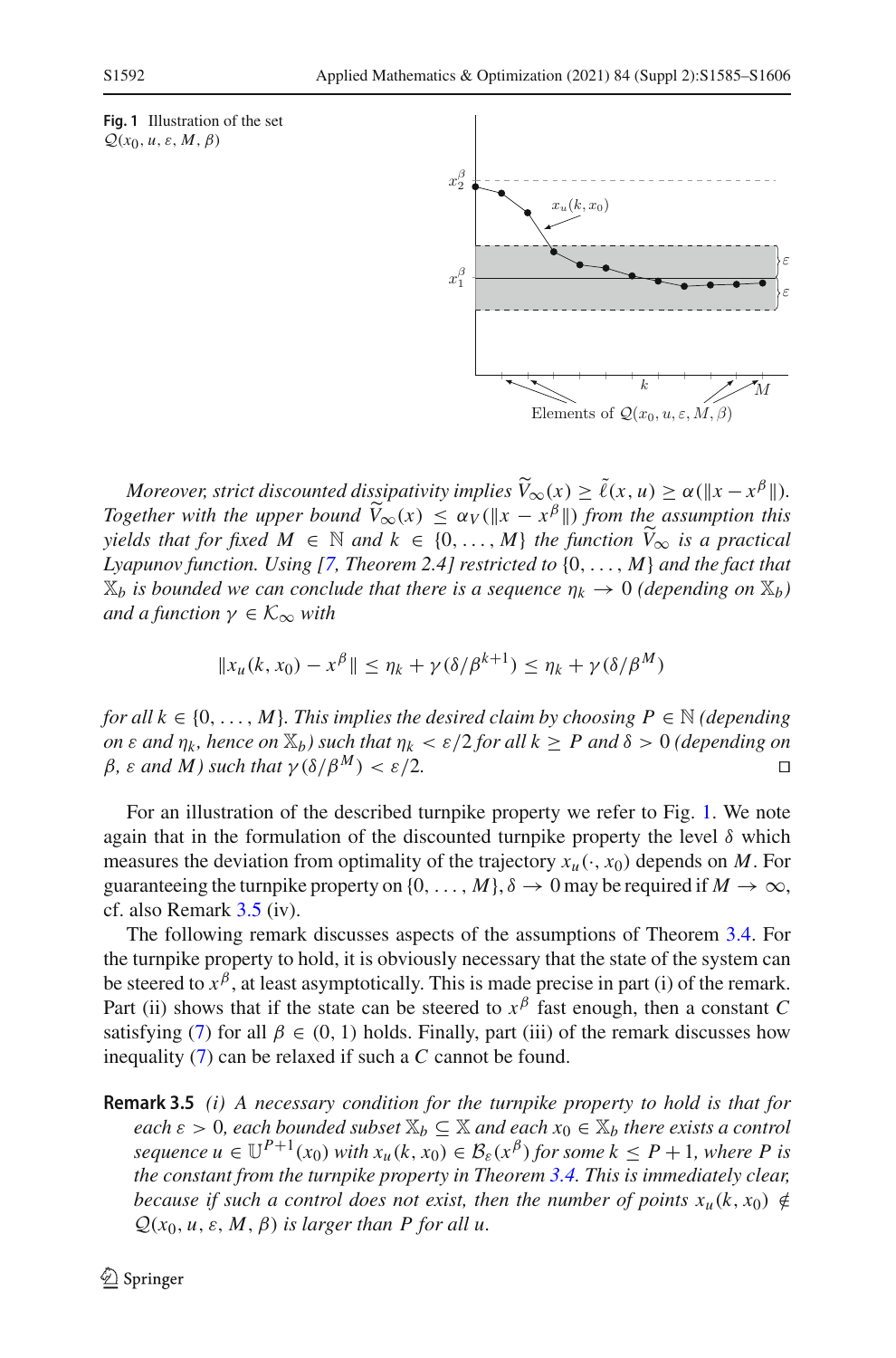*(ii)* If a constant C satisfying [\(7\)](#page-5-2) for all  $\beta \in (0, 1)$  exists, then [\(8\)](#page-5-1) will hold for all *sufficiently large*  $\beta \in (0, 1)$ *. A sufficient condition for the existence of such a C is the following exponential stabilizability assumption of the cost at the equilibrium*  $(x^{\beta}, u^{\beta})$ : there are constants  $\sigma, \lambda > 0$  such that for each  $x_0 \in \mathbb{X}$  there is  $u \in$  $\mathbb{U}^{\infty}(x_0)$  *with* 

<span id="page-8-0"></span>
$$
\tilde{\ell}(x_u(k, x_0), u(k)) \le \sigma e^{-\lambda k} \inf_{\hat{u} \in \mathbb{U}} \tilde{\ell}(x_0, \hat{u}). \tag{10}
$$

*Then, since*  $\tilde{\ell} > 0$  *we obtain* 

$$
\widetilde{V}_{\infty}(x_0) \leq \sum_{k=0}^{\infty} \beta^k \widetilde{\ell}(x_u(k, x_0), u(k)) \leq \sum_{k=0}^{\infty} \widetilde{\ell}(x_u(k, x_0), u(k))
$$
  

$$
\leq \sum_{k=0}^{\infty} \sigma e^{-\lambda k} \inf_{\hat{u} \in \mathbb{U}} \widetilde{\ell}(x_0, \hat{u}) = \frac{\sigma}{1 - e^{-\lambda}} \inf_{\hat{u} \in \mathbb{U}} \widetilde{\ell}(x_0, \hat{u}),
$$

*implying [\(7\)](#page-5-2)* with  $C = \sigma/(1 - e^{-\lambda})$ . We note that [\(10\)](#page-8-0) holds in particular if the *system itself is exponentially stabilizable to x*<sup>β</sup> *with exponentially bounded controls and* ˜ *is a polynomial.*[2](#page-8-1) *Exponential stabilizability of the system, in turn, follows locally around x*<sup>β</sup> *from stabilizability of its linearization in x*β*. If, in addition, the necessary condition from part (i) of this remark holds, then local exponential stabilizability implies exponential stabilizability for bounded* X*. We refer to [\[5,](#page-21-9) Section 6] for a more detailed discussion on these conditions. Note that if*  $\tilde{\ell}$  *is continuous, then*  $\inf_{u \in \mathbb{U}} \tilde{\ell}(x, u) \leq \alpha_{\ell}(\Vert x - x^{\beta} \Vert)$  *holds for an appropriate*  $\alpha_{\ell} \in$  $K_{\infty}$ . In this case, [\(7\)](#page-5-2) implies the assumed upper bound  $\alpha_V$  on  $V_{\infty}$ .<br>*If* a *C* masting (8) and (7) fan all *y*  $\in$  <sup>W</sup> daga not wist then was m

- *(iii)* If a C meeting [\(8\)](#page-5-1) and [\(7\)](#page-5-2) for all  $x \in \mathbb{X}$  does not exist, then we may still be able *to find a C satisfying [\(8\)](#page-5-1) and [\(7\)](#page-5-2) for all*  $x \in \mathbb{X}$  *with*  $\vartheta \leq ||x - x^{\beta}|| \leq \Theta$ *, for parameters*  $0 \le \vartheta \le \Theta$ . In this case we can follow the reasoning in the proof *of Corollary 4.3 from [\[5\]](#page-21-9) to conclude that we still obtain a turnpike property for*  $\varepsilon > \varepsilon_0$  and  $\mathbb{X}_b = \mathcal{B}_{\Lambda}(x^{\beta}) \cap \mathbb{X}$ , with  $\varepsilon_0 \to 0$  as  $\vartheta \to 0$  and  $\Delta \to \infty$  as  $\Theta \to \infty$ .
- *(iv) Optimal trajectories, i.e., trajectories for which J*∞(*x*0, *u*) = *V*∞(*x*0) *holds, satisfy the assumptions of Theorem [3.4](#page-5-0) for each* δ > 0*. Hence, the assertion of the theorem holds for each*  $\varepsilon > 0$  *and each*  $M \in \mathbb{N}$ *, implying that*  $x_u(k, x_0)$  *converges to*  $x^{\beta}$  *as*  $k \to \infty$  *and thus*  $x^{\beta}$  *behaves similarly to an asymptotically stable equilibrium. Whenever* δ > 0*, however, the trajectory will typically move away from x*<sup>β</sup> *for large times. This is more similar to the classical turnpike phenomenon in optimal control than to asymptotic stability, which is why we prefer this term over asymptotic stability or practical asymptotic stability.*

<span id="page-8-1"></span><sup>&</sup>lt;sup>2</sup> We could further relax this assumption to  $\tilde{\ell}$  being bounded by  $C_1P$  and  $C_2P$  from below and above, respectively, for constants  $C_1 > C_2 > 0$  and a polynomial *P*.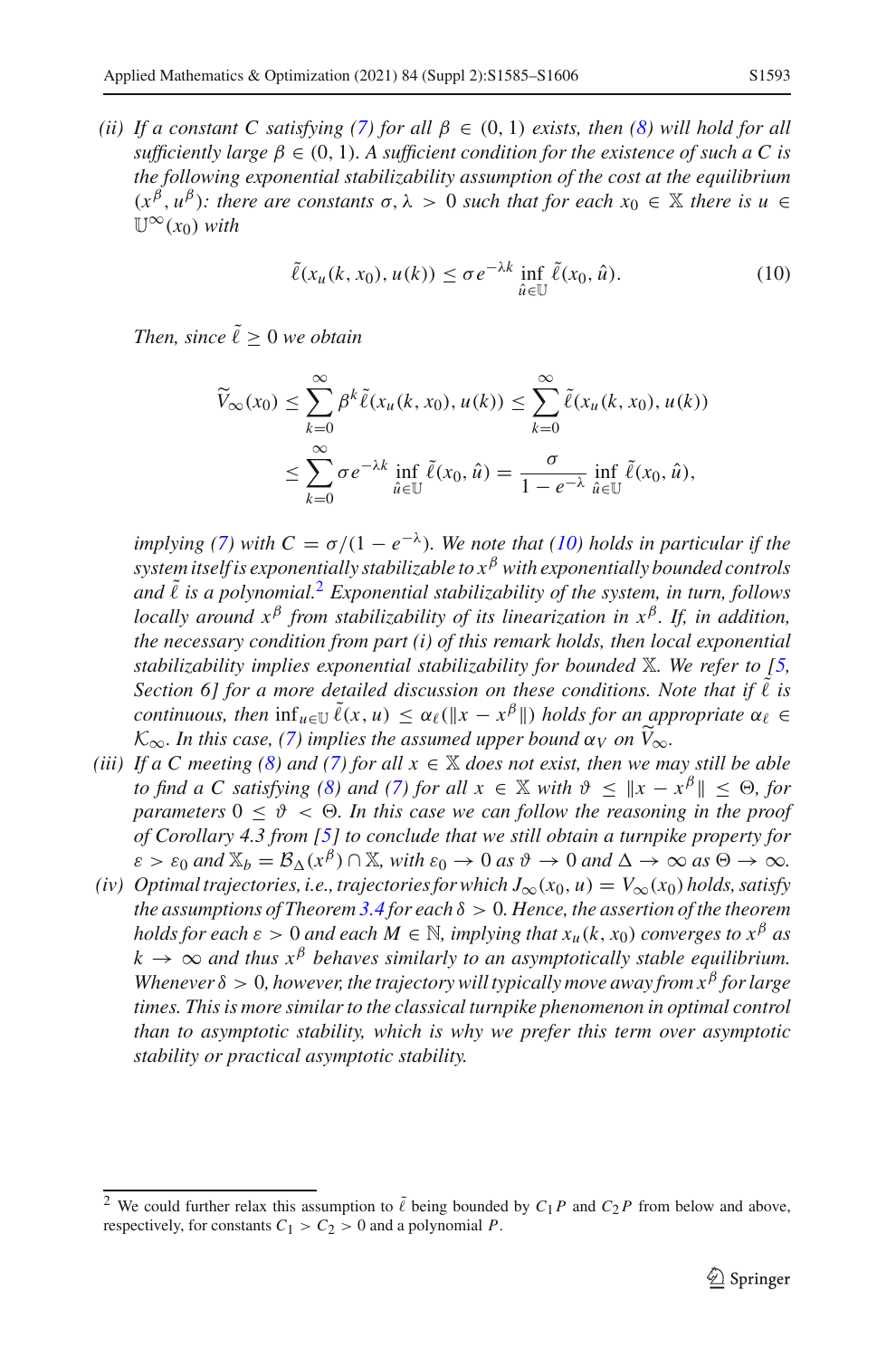#### <span id="page-9-0"></span>**4 The Local Discounted Turnpike Property Assuming Invariance**

In the previous section, we have shown that an equilibrium at which the system is globally strictly dissipative has the turnpike property. Now, we consider an equilibrium denoted by  $(x_l^{\beta}, u_l^{\beta})$  at which discounted strict dissipativity holds only locally, i.e., for all *x* in a neighbourhood  $\mathbb{X}_{\mathcal{N}}$  of  $x_l^{\beta}$ , in the following sense.

**Definition 4.1** *Given a discount factor*  $\beta \in (0, 1)$ *, we say that the system* [\(1\)](#page-2-1) *is locally discounted strictly dissipative at an equilibrium*  $(x_l^{\beta}, u_l^{\beta})$  *with supply rate*  $s : \mathbb{Y} \to \mathbb{R}$ *if there exists a storage function*  $\lambda : \mathbb{X} \to \mathbb{R}$  *bounded from below with*  $\lambda(x_l^{\beta}) = 0$  *and a class*  $K_{\infty}$ -function  $\alpha_{\beta}$  *such that the inequality* 

$$
s(x, u) + \lambda(x) - \beta \lambda(f(x, u)) \ge \alpha_{\beta}(\|x - x_t^{\beta}\|)
$$
 (11)

*holds for all*  $(x, u) \in X_N \times U$  *with*  $f(x, u) \in X$ .

*Further, we say that system [\(1\)](#page-2-1) is locally discounted strictly* (*x*, *u*)*-dissipative at the equilibrium*  $(x_l^{\beta}, u_l^{\beta})$  *with supply rate*  $s : \mathbb{X} \times \mathbb{U} \to \mathbb{R}$  *if the same holds with the inequality*

<span id="page-9-3"></span>
$$
s(x, u) + \lambda(x) - \beta \lambda(f(x, u)) \ge \alpha_{\beta}(\|(x - x_l^{\beta}\| + \|u - u_l^{\beta})\|). \tag{12}
$$

As in the global case we define the rotated stage cost by

<span id="page-9-4"></span>
$$
\tilde{\ell}(x, u) := \ell(x, u) - \ell(x_1^{\beta}, u_1^{\beta}) + \lambda(x) - \beta \lambda(f(x, u)). \tag{13}
$$

We note that this definition is local since we only require it for  $x \in X_N$ . However, also in this local version we require the dissipation inequalities to hold for all  $u \in U$  with  $f(x, u) \in \mathbb{X}$ , i.e. also for control values that drive the state out of the neighbourhood  $\mathbb{X}_{\mathcal{N}}$  of the equilibrium  $x_l^{\beta}$ . This property will be important in the proof of Lemma [5.2,](#page-11-0) below.

Obviously, with this definition Lemma [3.2](#page-4-2) remains valid. Moreover, for  $x \in \mathbb{X}_N$ the function  $\ell$  satisfies the same properties as in the globally dissipative case. This will enable us to derive a local turnpike property, provided the neighbourhood  $\mathbb{X}_{\mathcal{N}}$  contains an invariant set  $\mathbb{X}_{inv} \subset \mathbb{X}_{\mathcal{N}}$  for the optimally controlled system. The following lemma gives a consequence of this assumption for the modified optimal value function, which will be important for concluding the local turnpike property.

<span id="page-9-1"></span>**Lemma 4.2** *Consider the optimal control problem [\(2\)](#page-2-2) with given discount factor* β ∈  $(0, 1)$  *and assume that the system is locally strictly dissipative in*  $(x_l^{\beta}, u_l^{\beta}) \in X_{\mathcal{N}} \subset X$ *. Consider a subset*  $\mathbb{X}_{inv} \subset \mathbb{X}_{\mathcal{N}}$  *such that all optimal solutions*  $x^*(k, x_0)$  *with*  $x_0 \in \mathbb{X}_{inv}$ *satisfy*  $x^*(k, x_0) \in \mathbb{X}_{inv}$  *for all*  $k \geq 0$ *.* 

*Then the modified optimal value function V* <sup>∞</sup> *satisfies*

<span id="page-9-2"></span>
$$
\widetilde{V}_{\infty}(x) \ge \alpha_{\beta}(\|x - x_{l}^{\beta}\|)
$$
\n(14)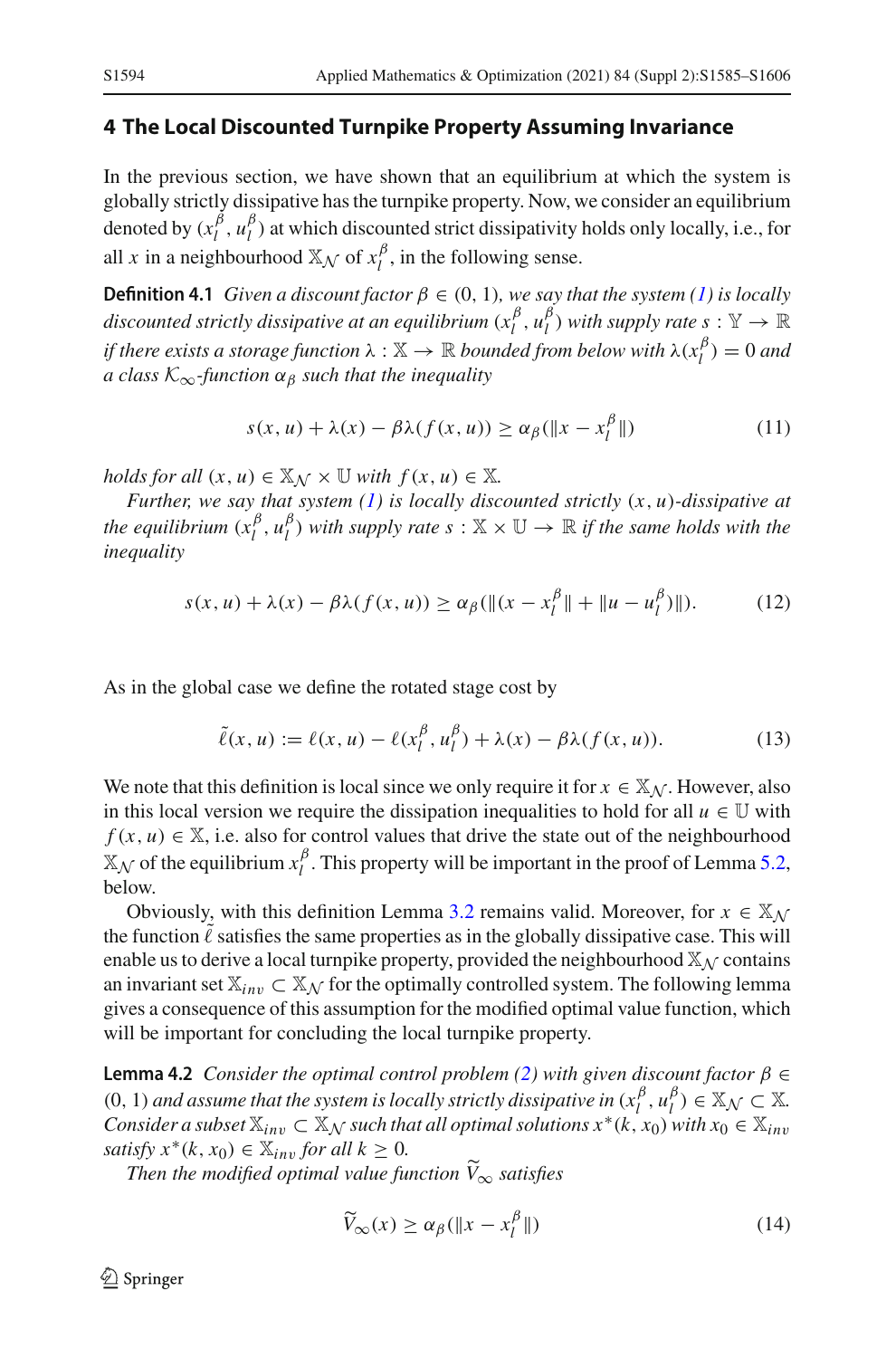*for all*  $x \in \mathbb{X}_{inv}$ *.* 

**Proof**  $For all x \in \mathbb{X}_\mathcal{N}$  and  $u \in \mathbb{U}$  the modified cost satisfies  $\tilde{\ell}(x, u) \ge \alpha_\beta(\|x - x_l^\beta\|) \ge$ 0*. This implies*

$$
\widetilde{V}_{\infty}(x_0) = \sum_{k=0}^{\infty} \beta^k \widetilde{\ell}(x(k, x_0), u(k)) \ge \sum_{k=0}^{\infty} \beta^k \alpha_{\beta}(\Vert x(k, x_0) - x_l^{\beta} \Vert) \ge \alpha_{\beta}(\Vert x_0 - x_l^{\beta} \Vert),
$$

*which shows the claim.* 

<span id="page-10-1"></span>The following now gives a local version of Theorem [3.4.](#page-5-0)

**Theorem 4.3** *Consider the infinite horizon optimal control problem [\(2\)](#page-2-2) with discount factor*  $\beta \in (0, 1)$  *and assume that the system is locally strictly dissipative at*  $(x_l^{\beta}, u_l^{\beta}) \in$  $\mathbb{X}_{\mathcal{N}}$  ⊂  $\mathbb{X}$ *. Consider a subset*  $\mathbb{X}_{inv}$  ⊂  $\mathbb{X}_{\mathcal{N}}$  *such that all optimal solutions*  $x^*(k, x_0)$  *with x*<sub>0</sub> ∈  $\mathbb{X}_{inv}$  *satisfy*  $x^*(k, x_0)$  ∈  $\mathbb{X}_{inv}$  *for all*  $k ≥ 0$  *and suppose that the assumptions of Theorem* [3.4](#page-5-0) *hold for all*  $x \in \mathbb{X}_{inv}$ .

*Then the optimal control problem has the following turnpike property on*  $\mathbb{X}_{inv}$ *:* 

*For each*  $\varepsilon > 0$  *and each bounded set*  $\mathbb{X}_b \subset \mathbb{X}_{inv}$  *there exist a constant*  $P > 0$ *such that for each*  $M \in \mathbb{N}$  *there is a*  $\delta > 0$ *, such that for all*  $u \in \mathbb{U}^{\infty}(x_0)$  *with*  $J_{\infty}(x_0, u) \leq V_{\infty}(x_0) + \delta$  *and*  $x_u(k, x_0) \in \mathbb{X}_{inv}$  *for all*  $k \in \{0, \ldots, M\}$ *, the set*  $Q(x, u, \varepsilon, M, \beta) := \{k \in \{0, ..., M\} \mid ||x_u(k, x_0) - x^{\beta}|| \geq \varepsilon\}$  has at most P elements.

**Proof** *The proof proceeds completely identical to the proof of Theorem [3.4,](#page-5-0) using the fact that all inqualities used in this proof remain valid as long as the considered solutions stay in*  $\mathbb{X}_{inv}$  *which is guaranteed by the assumptions. We note that Lemma* [4.2](#page-9-1) *is needed for establishing the lower bound on V* <sup>∞</sup> *required from a practical Lyapunov function.* 

**Remark 4.4** *Instead of assuming the existence of the invariant set*  $\mathbb{X}_{inv}$  *we could also assume [\(14\)](#page-9-2)* for all  $x \in X_N$ . Then by standard Lyapunov function arguments the *largest sublevel set of*  $\widetilde{V}_{\infty}$  *contained in*  $\mathbb{X}_{\mathcal{N}}$  *is forward invariant for the optimal solutions and can then be used as set*  $\mathbb{X}_{inv}$ *. Using [\(9\)](#page-6-0)* we can even ensure that this sublevel *set is also forward invariant for all solutions satisfying*  $J_{\infty}(x_0, u) \leq V_{\infty}(x_0) + \delta$ *provided*  $\delta > 0$  *is sufficiently small. Hence, for this choice of*  $\mathbb{X}_{inv}$  *the assumption that*  $x_u(k, x_0) \in \mathbb{X}_{inv}$  *for all*  $k \in \{0, \ldots, M\}$  *in Theorem [4.3](#page-10-1) would be automatically satisfies if* δ *is not too large.*

#### <span id="page-10-0"></span>**5 Optimal Trajectories Stay near a Locally Dissipative Equilibrium**

Theorem 4.3 shows that the local turnpike property holds if the optimal solutions stay in the neighbourhood of  $x_l^{\beta}$  in which the strict dissipativity property holds. In this section we show that this condition is "automatically" satisfied for appropriate discount factors. This will enable us to conclude a local turnpike property from local strict dissipativity. To this end, we aim to show that there exists a range of discount factors  $\beta$  for which it is more favourable to stay near the locally dissipative equilibrium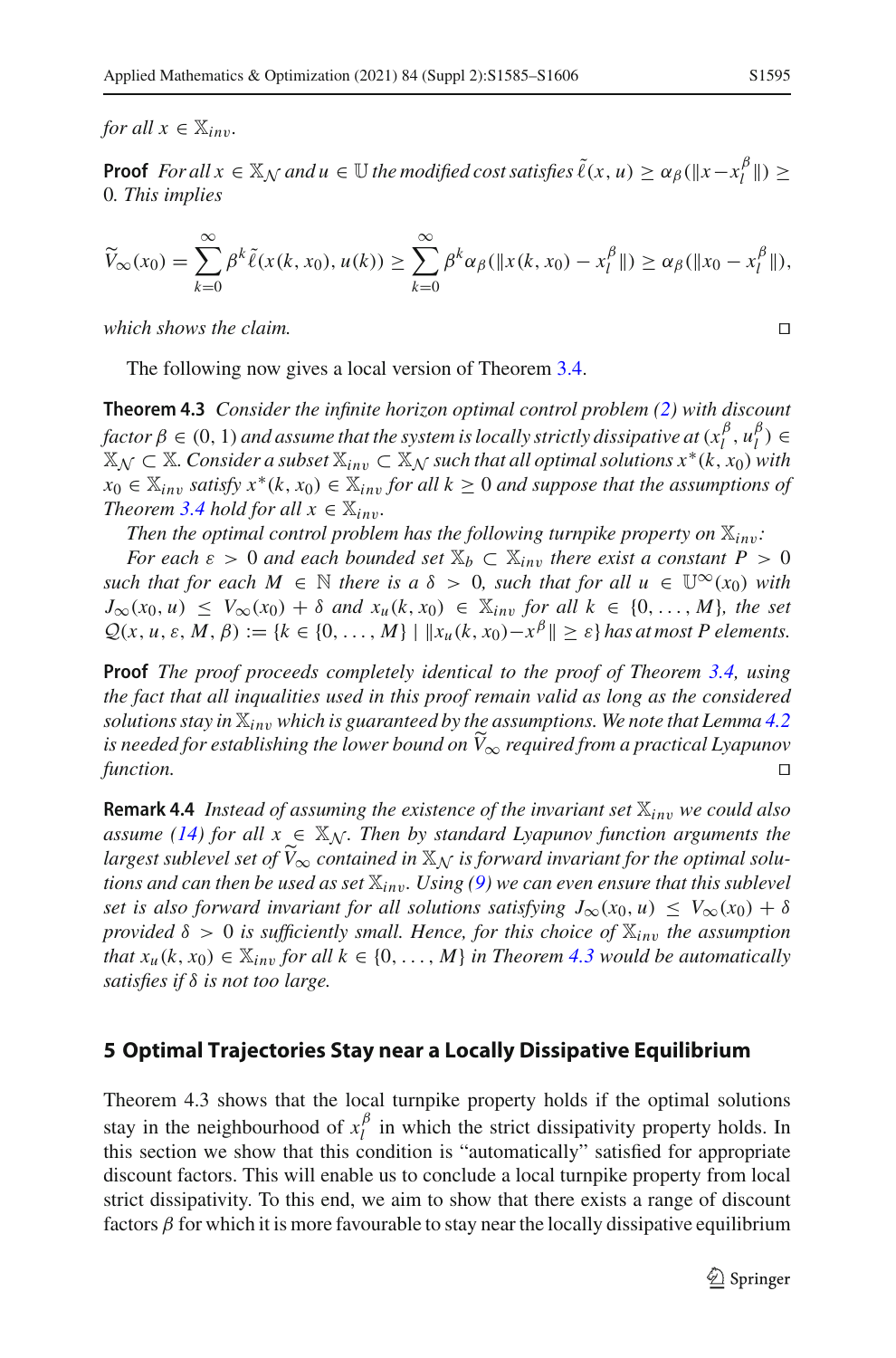than to move to other parts of the state space. The first lemma we need to this end shows a property of trajectories that move out of a neighbourhood of  $x_l^{\beta}$ . In contrast to the previous result, now we need the stronger  $(x, u)$ -dissipativity.

<span id="page-11-1"></span>**Lemma 5.1** *Consider a discounted optimal control problem [\(2\)](#page-2-2) subject to system [\(1\)](#page-2-1) with continuous f. Assume local strict*  $(x, u)$ -dissipativity at an equilibrium  $(x_l^{\beta}, u_l^{\beta})$ *according to Definition* [4.1](#page-9-3) *and let*  $\rho > 0$  *be such that*  $\mathcal{B}_{\rho}(x_l^{\beta}) \subset X_N$  *holds for the neighbourhood*  $\mathbb{X}_{N}$  *from Definition [4.1.](#page-9-3) Then there exists*  $\eta > 0$  *such that for each*  $K \in \mathbb{N}$  *and any trajectory*  $x(\cdot)$  *with*  $x_0 = x(0) \in \mathcal{B}_\eta(x_l^{\beta})$  *and*  $x(K) \notin \mathcal{B}_\rho(x_l^{\beta})$  *there is a*  $M \in \{0, ..., K - 1\}$  *such that*  $x(0), ..., x(M) \in B_{\eta}(x_l^{\beta})$  *and either* 

$$
(i) x(M+1) \in \mathcal{B}_{\rho}(x_l^{\beta}) \setminus \mathcal{B}_{\eta}(x_l^{\beta}) \quad or \quad (ii) \|u(M) - u_l^{\beta}\| \ge \eta
$$

*holds.*

**Proof** *The continuity of f implies that there exists*  $\varepsilon > 0$  *such that*  $|| f(x, u) - x_l^{\beta} || < \rho$ *for all*  $(x, u) \in \mathbb{Y}$  *with*  $\|x - x_t^{\beta}\| < \varepsilon$  *and*  $\|u - u_t^{\beta}\| < \varepsilon$ *. We let*  $K_{\min}$  *be minimal with*  $x(K_{\min}) \notin \mathcal{B}_{\rho}(x_l^{\beta})$ *, set*  $\eta := \min\{\varepsilon, \rho\}$ *, and claim that this implies the assertion for*  $M = K_{\min} - 1$ .

*We prove this claim by contradiction. To this end, we assume that for*  $M = K_{\min} - 1$ *neither assertion (i) nor assertion (ii) holds. This implies on the one hand that*  $\Vert x(M)$  $x_l^{\beta}$  || < *n*, since  $x(M) \in \mathcal{B}_\rho(x_l^{\beta})$  by minimality of  $K_{\min}$  and (i) is not fulfilled. On the *other hand, it implies*  $||u(M) - u_l^{\beta}|| < \eta$ , *because (ii) does not hold. Then, however, since* η ≤ ε*, the continuity of f implies*

$$
||x(K_{\min}) - x_l^{\beta}|| = ||f(x(M), u(M)) - x_l^{\beta}|| < \rho.
$$

*This means that*  $x(K_{\min}) \in \mathcal{B}_{\rho}(x_l^{\beta})$ , which is a contradiction to the choice of  $K_{\min}$ . *Hence, either assertion (i) or assertion (ii) must hold for*  $M = K_{\min} - 1$ *.* 

The next lemma shows that the behaviour characterized in Lemma [5.1](#page-11-1) induces a lower bound for the rotated discounted functional  $J_{\infty}$  from [\(4\)](#page-4-3) along trajectories that start in a neighbourhood of  $x_l^{\beta}$  and leave this neighbourhood. To this end, we note that even if merely local strict dissipativity holds, the modified stage cost  $\tilde{\ell}$ from [\(13\)](#page-9-4) is well defined, since  $\lambda$  is defined for all  $x \in \mathbb{X}$ . However, the inequality  $\tilde{\ell}(x, u) \ge \alpha_{\beta}(\Vert x - x_i^{\beta} \Vert + \Vert u - u_i^{\beta} \Vert)$  and, more generally, positivity of  $\tilde{\ell}$  are only guaranteed for  $x \in \mathbb{X}_N$ .

<span id="page-11-0"></span>**Lemma 5.2** *Let the assumptions of Lemma [5.1](#page-11-1) hold. In addition, assume that* λ *from Definition [4.1](#page-9-3) is bounded and the stage cost is bounded from below. Then, there exists*  $\beta^* \in (0, 1)$  *with the following property: for any*  $\beta \in (0, \beta^*)$  *and any*  $K \in \mathbb{N}$ *there is*  $\sigma(\beta, K) > 0$  *such that for any trajectory*  $x(\cdot)$  *with*  $x_0 = x(0) \in B_\eta(x_l^{\beta})$  *and*  $x(P) \notin \mathcal{B}_{\rho}(x_1^{\beta})$  *for some*  $P \in \{1, ..., K\}$  *the inequality* 

$$
\widetilde{J}_{\infty}(x_0, u) \ge \sigma(\beta, K) \tag{15}
$$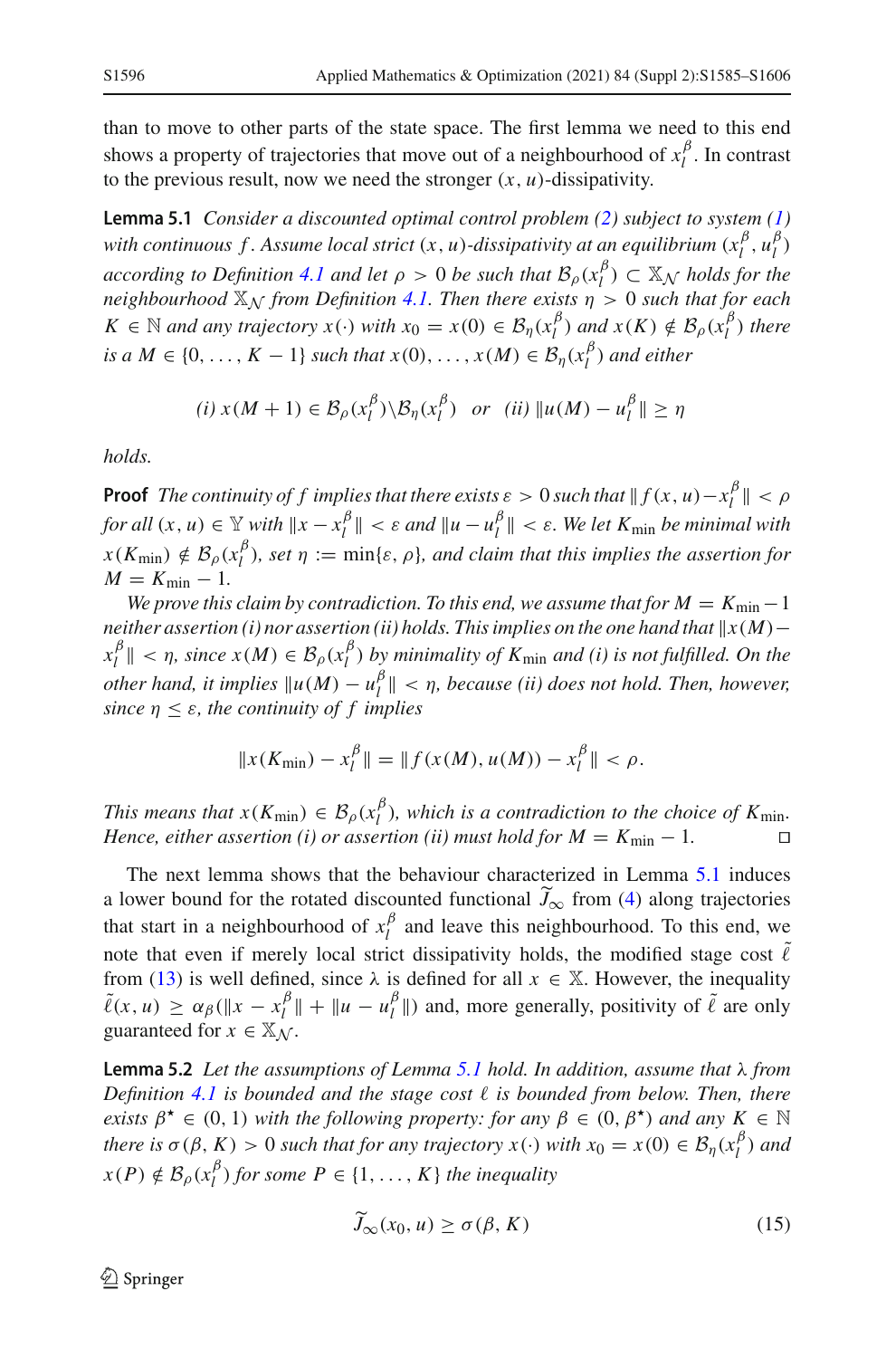*holds.*

**Proof** *First observe that boundedness from below of*  $\ell$  *and boundedness of*  $\lambda$  *imply boundedness from below of*  $\tilde{\ell}$ *. Let*  $\tilde{\ell}_{\min} := \inf_{(x,u)\in \mathbb{Y}} \tilde{\ell}(x,u)$ *. Since*  $\tilde{\ell}(x^{\beta}, u^{\beta}) = 0$ *it follows that*  $\ell_{\min} \leq 0$ . Moreover, local dissipativity implies that  $\ell(x, u) \geq 0$  for *all*  $x \in \mathbb{X}_N$  *and all*  $u \in \mathbb{U}$  *with*  $f(x, u) \in \mathbb{X}$ *. We note that it is important for the remainder of the proof that this inequality holds for all these*  $u \in U$  *and not only when*  $f(x, u) \in \mathbb{X}_N$ .

*Since the trajectory under consideration satisfies the assumptions of Lemma [5.1](#page-11-1) with*  $K = P$ , *there exists*  $M \in \{0, ..., P\}$  *such that either assertion (i) or assertion (ii) of this lemma holds. Within the strict dissipativity, in case (i), we obtain that*

$$
\tilde{\ell}(x(M), u(M)) \ge \alpha_{\beta}(\Vert x(M) - x_l^{\beta} \Vert) \ge \alpha_{\beta}(\eta)
$$

*and in case (ii) we obtain*

$$
\tilde{\ell}(x(M), u(M)) \geq \alpha_{\beta}(\|u(M) - u_l^{\beta}\|) \geq \alpha_{\beta}(\eta).
$$

*Hence, we get the same inequality in both cases and we abbreviate*  $\delta := \alpha_{\beta}(\eta) > 0$ *. In addition, Lemma [5.1](#page-11-1) yields*  $x(0), \ldots, x(M) \in \mathcal{B}_\eta(x_l^{\beta}) \subset \mathbb{X}_\mathcal{N}$ , which implies  $\tilde{\ell}(x(k), u(k)) \geq 0$  for all  $k = 0, \ldots, M-1$ , and the lower bound on  $\tilde{\ell}$  implies  $\ell(x(k), u(k)) \geq \ell_{\min}$  *for all*  $k \geq M + 1$ *. Together this yields* 

$$
\widetilde{J}_{\infty}(x_0, u) = \sum_{k=0}^{M-1} \beta^k \underbrace{\widetilde{\ell}(x(k, x_0), u(k))}_{\geq 0} + \beta^M \underbrace{\widetilde{\ell}(x(M, x_0), u(M))}_{\geq \delta}
$$
\n
$$
+ \sum_{k=M+1}^{\infty} \beta^k \underbrace{\widetilde{\ell}(x(k, x_0), u(k))}_{\geq \widetilde{\ell}_{\min}}
$$
\n
$$
\geq \beta^M \delta + \frac{\beta^{M+1}}{1 - \beta} \widetilde{\ell}_{\min} = \frac{\beta^M}{1 - \beta} \left( \left( \widetilde{\ell}_{\min} - \delta \right) \beta + \delta \right).
$$

*We now claim that the assertion holds for*  $\sigma = \frac{\beta^K \delta}{2(1-\beta)} \leq \frac{\beta^M \delta}{2(1-\beta)}$ *. To this end, it is sufficient to show the existence of*  $β^{\star}$  *with* 

$$
\frac{\beta^M}{1-\beta}\left(\left(\tilde{\ell}_{\min}-\delta\right)\beta+\delta\right) \ge \frac{\beta^M\delta}{2(1-\beta)}
$$

*for all*  $\beta \in (0, \beta^{\star})$ *. This is equivalent to* 

$$
\frac{\beta^M}{1-\beta}\left(\left(\tilde{\ell}_{\min}-\delta\right)\beta+\frac{\delta}{2}\right)\geq 0 \quad \Leftrightarrow \quad \left(\tilde{\ell}_{\min}-\delta\right)\beta+\frac{\delta}{2}\geq 0,
$$

 $\sin ce \ \tilde{\ell}_{\min} - \delta < 0$ . This inequality holds for all  $\beta \in (0, \beta^{\star})$  if  $\beta^{\star} = \delta/(2(\delta - \tilde{\ell}_{\min}))$ .  $\Box$ 

 $\bigcirc$  Springer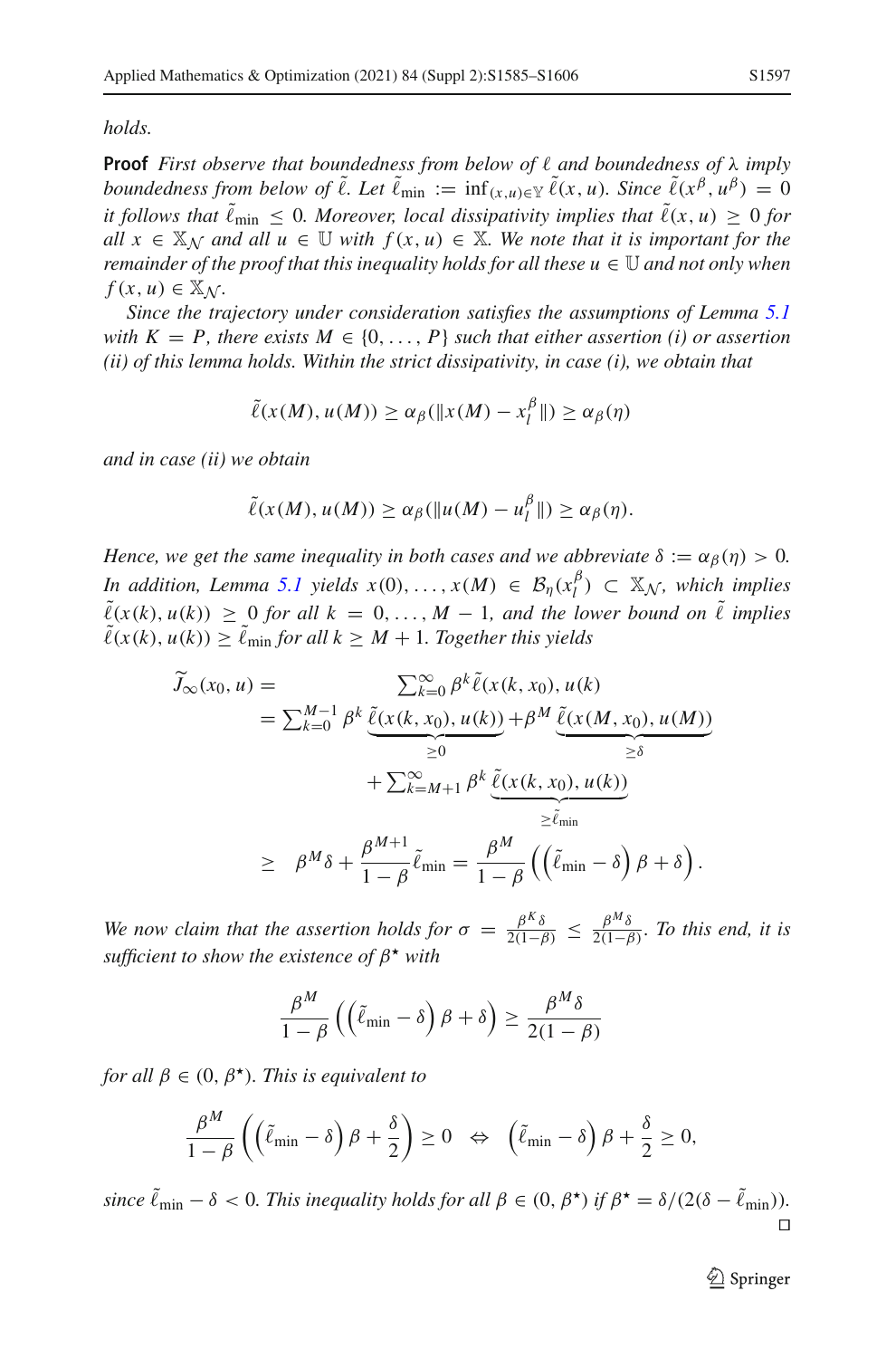**Remark 5.3** *The choice of the fraction*  $\frac{1}{2}$  *for* σ *in the proof of Lemma [5.2](#page-11-0) is arbitrary.* We *can also use a more general fraction*  $\frac{1}{k+1}$  *with*  $k \in \mathbb{N}$ *. Then, with the same calculation as above we get that*  $\beta^* = \frac{k}{k+1}$ δ  $\delta - \ell_{\min}$ *.*

Based on the estimate from Lemma [5.2](#page-11-0) we can now conclude that near-optimal solutions starting near  $x_l^{\beta}$  stay in  $\mathbb{X}_{\mathcal{N}}$  for a certain amount of time.

<span id="page-13-1"></span>**Lemma 5.4** *Consider a discounted optimal control problem [\(2\)](#page-2-2) subject to system [\(1\)](#page-2-1) with f continuous and stage cost bounded from below. Assume local strict* (*x*, *u*) *dissipativity at an equilibrium*  $(x_l^{\beta}, u_l^{\beta})$  *according to Definition* [4.1](#page-9-3) *with bounded storage function*  $\lambda$ *. Assume furthermore that there is*  $\gamma \in \mathcal{K}_{\infty}$  *and*  $\hat{\beta} \in (0, 1]$  *such that*  $\widetilde{V}_{\infty}(x) \leq \gamma (\Vert x - x_{\ell}^{\beta} \Vert)$  *for all*  $x \in \mathbb{X}_{\mathcal{N}}$  *and all*  $\beta \in (0, \hat{\beta})$ *. Then there exists*  $\beta_2 \in (0, 1)$  *with the following property: for any*  $\beta \in (0, \beta_2)$  *and any*  $K \in \mathbb{N}$  *there exists a neighbourhood*  $\mathcal{B}_{\varepsilon(\beta,K)}(x_i^{\beta})$  *and a threshold value*  $\theta(\beta,K) > 0$  *such that all trajectories with*  $x_0 \in B_{\varepsilon(\beta,K)}(x_l^{\beta})$  *and*  $J_{\infty}(x_0, u) < V_{\infty}(x_0) + \theta(\beta, K)$  *satisfy*  $x(k) \in \mathbb{X}_N$  *for all*  $k \in \{0, \ldots, K\}.$ 

**Proof** *We choose*  $\beta_2$  *as the minimum of*  $\beta^*$  *from Lemma* [5.2](#page-11-0) *and*  $\hat{\beta}$ *. We further use*  $\sigma(\beta, K) > 0$  from Lemma [5.2](#page-11-0) to set  $\varepsilon(\beta, K) := \gamma^{-1}(\sigma(\beta, K)/2)$  and  $\theta(\beta, K) :=$ σ (β, *K*)/2*. Now consider a trajectory meeting the assumptions and observe that since*  $J_{\infty}$  *and*  $J_{\infty}$  *differ only by a term that is independent of u*(·)*, the assumption*  $J_{\infty}(x_0, u) \leq V_{\infty}(x_0) + \theta(\beta, K)$  *together with the assumption on*  $x_0$  *implies* 

$$
\widetilde{J}_{\infty}(x_0, u) < \widetilde{V}_{\infty}(x_0) + \theta(\beta, K) < \gamma(\varepsilon(\beta, K)) + \theta(\beta, K).
$$

*The definition of* θ *and* ε *then implies*

$$
\tilde{J}_{\infty}(x_0, u) < \sigma(\beta, K)/2 + \sigma(\beta, K)/2 = \sigma(\beta, K).
$$

*Since by Lemma [5.2](#page-11-0) any trajectory leaving*  $\mathbb{X}_{\mathcal{N}}$  *(and thus also*  $\mathcal{B}_{\rho}(x_i^{\beta})$ *) up to time K has a rotated value satisfying*

$$
\widetilde{J}_{\infty}(x_0, u) \ge \sigma(\beta, K),
$$

*the trajectory under consideration cannot leave*  $\mathbb{X}_{\mathcal{N}}$  *for*  $k \in \{0, \ldots, K\}$ *.*  $\Box$ 

We note that  $\widetilde{V}_{\infty}(x) \leq \gamma (\Vert x - x_l^{\beta} \Vert)$  can be ensured if we can locally steer the system to  $x^{\beta}$  fast enough and  $\tilde{\ell}$  is continuous. For a more detailed discussion see Remark  $3.5(ii)$  $3.5(ii)$ .

## <span id="page-13-0"></span>**6 The Local Discounted Turnpike Property Without Assuming Invariance**

<span id="page-13-2"></span>With the preparations from the previous sections, we are now able to formulate our main theorem on the existence of a local turnpike property.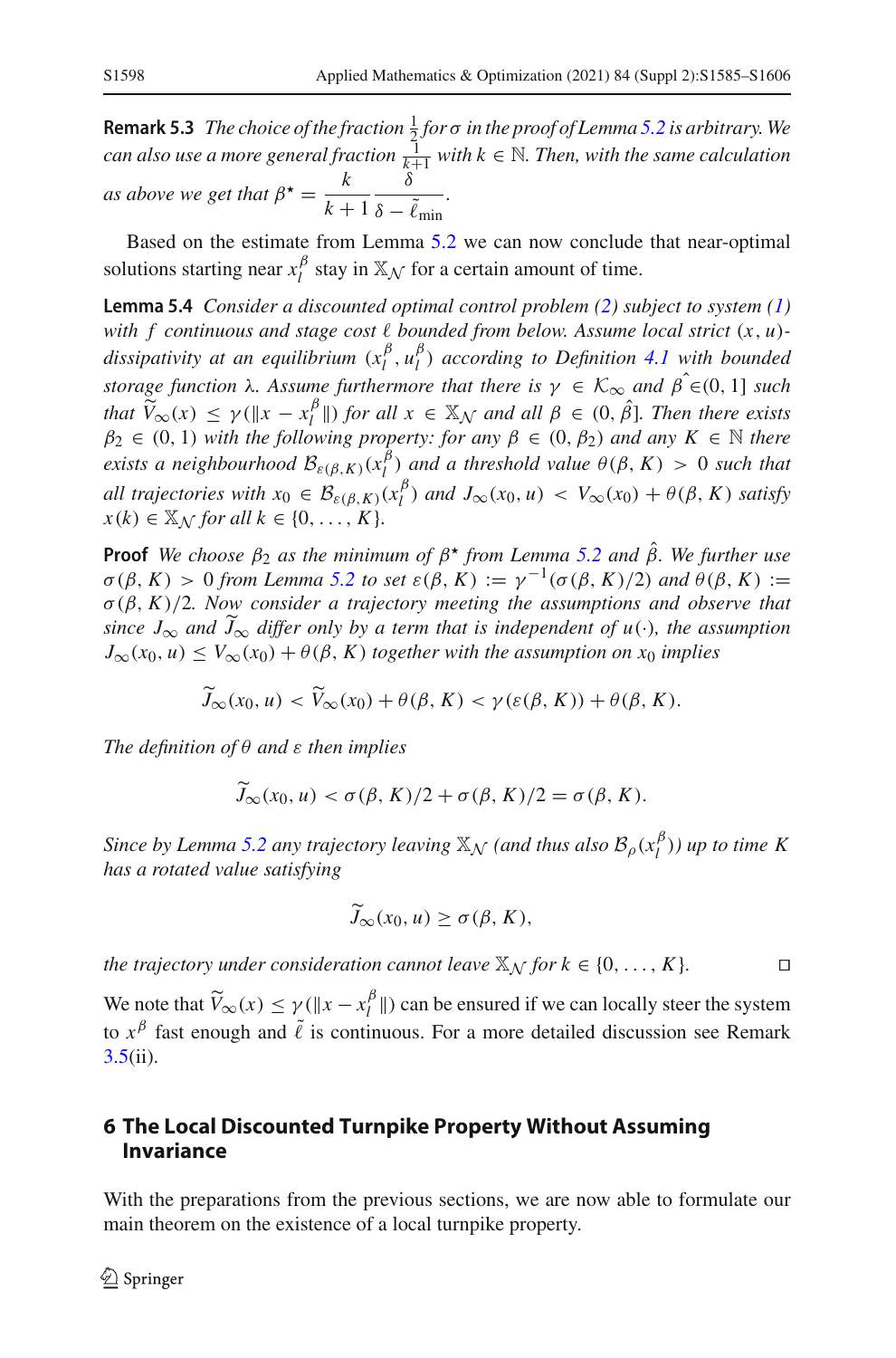**Theorem 6.1** *Consider a discounted optimal control problem [\(2\)](#page-2-2) subject to system [\(1\)](#page-2-1) with f continuous and stage cost bounded from below. Assume local strict* (*x*, *u*) *dissipativity at an equilibrium*  $(x_l^{\beta}, u_l^{\beta})$  *according to Definition* [4.1](#page-9-3) *with bounded storage function*  $\lambda$ *. Assume furthermore that there is*  $\gamma \in \mathcal{K}_{\infty}$  *and*  $\hat{\beta} \in (0, 1]$  *such that*  $\widetilde{V}_{\infty}(x) \leq \gamma(\Vert x - x_l^{\beta} \Vert)$  *for all*  $x \in \mathbb{X}_{\mathcal{N}}$  *and all*  $\beta \in (0, \hat{\beta})$ *, and that there is an interval* [β1, β] *of discount rates with* <sup>β</sup><sup>1</sup> <sup>&</sup>lt; <sup>β</sup><sup>ˆ</sup> *and* <sup>β</sup> *from Lemma [5.2,](#page-11-0) such that for each*  $\beta \in (\beta_1, \beta^*)$  *the assumptions of Theorem [3.4](#page-5-0) hold for all*  $x \in \mathbb{X}_N$ *.* 

*Then there is*  $\beta_2 \in (0, 1)$  *such that for all*  $\beta \in (\beta_1, \beta_2)$  *there exists a neighbourhood*  ${\cal N}$  *of*  $x_l^\beta$  *on which the system exhibits a local turnpike property in the following sense:* 

*For each*  $\varepsilon > 0$  *there exist a constant*  $P > 0$  *such that for each*  $M \in \mathbb{N}$  *there is a*  $\delta > 0$ *, such that for all*  $x_0 \in \mathcal{N}$  *and all*  $u \in \mathbb{U}^{\infty}(x_0)$  *with*  $J_{\infty}(x_0, u) \leq V_{\infty}(x_0) + \delta$ *, the set*  $Q(x, u, \varepsilon, M, \beta) := \{k \in \{0, \ldots, M\} \mid ||x_u(k, x_0) - x^{\beta}|| > \varepsilon\}$  *has at most P elements.*

*Particularly, if*  $J_{\infty}(x_0, u) = V_{\infty}(x_0)$ *, i.e., if the trajectory is optimal, then for each*  $\varepsilon > 0$  the set  $\mathcal{Q}(x, u, \varepsilon, \infty, \beta) := \bigcup_{M \in \mathbb{N} \atop \beta} \mathcal{Q}(x, u, \varepsilon, M, \beta)$  has at most P elements, *implying the convergence*  $x_u(k, x_0) \rightarrow x^{\beta}$  *as*  $k \rightarrow \infty$ *.* 

**Proof** *The idea of the proof is to use*  $\beta_2$  *from Lemma* [5.4](#page-13-1) *and, for each*  $\beta \in (\beta_1, \beta_2)$ *, to construct a neighbourhood*  $N$  *of*  $x_l^{\beta}$  *and a*  $\delta > 0$  *such that all trajectories starting in*  $x_0 \in \mathcal{N}$  *and satisfying*  $J_{\infty}(x_0, u) \leq V_{\infty}(x_0) + \delta$  *stay in*  $\mathcal{N}$  *for all future times. Then the turnpike property follows from Theorem [4.3](#page-10-1) applied with*  $\mathbb{X}_{inv} = \mathcal{N}$ *.* 

*To this end, we take*  $\beta_2$  *from Lemma [5.4,](#page-13-1) fix*  $\beta \in (\beta_1, \beta_2)$ *, and consider the neighbourhood*  $\mathcal{B}_{\varepsilon(\beta,1)}(x_i^{\beta})$  *and the threshold value*  $\theta(\beta, 1)$  *from Lemma [5.4](#page-13-1) for*  $K = 1$ *. We choose N as the largest sublevel set of*  $\widetilde{V}_{\infty}$  *that is contained in*  $\mathcal{B}_{\varepsilon(\beta,1)}(x_i^{\beta})$  *and denote the level by*  $\mu > 0$ *, i.e.,*  $\mathcal{N} = \{x \in \mathbb{X}_{\mathcal{N}} | \widetilde{V}_{\infty}(x) < \mu\}$ *. We abbreviate* κ = (1−β)−1/*C, observing that* κ < 0 *because of [\(8\)](#page-5-1) (cf. also the proof of Theorem [3.4\)](#page-5-0), and set*

$$
\delta := \beta^M \min \left\{ \theta(\beta, 1), -\frac{\kappa \mu}{2\beta}, \frac{\mu}{2} \right\}.
$$

*Now let x*<sub>0</sub> *and u be as in the assertion, i.e., satisfying*  $J_{\infty}(x_0, u) \leq V_{\infty}(x_0) + \delta$ *, and denote the corresponding trajectory by x*(·)*. Then, just as in the first part of the proof of Theorem [3.4,](#page-5-0) we obtain the estimate*

$$
\widetilde{J}_{\infty}(x(k), u(\cdot + k)) \le \widetilde{V}_{\infty}(x(k)) + \frac{\delta}{\beta^k}
$$

*for all k* <sup>∈</sup> <sup>N</sup>*. By definition of* <sup>δ</sup> *this in particular implies*

<span id="page-14-0"></span>
$$
\widetilde{J}_{\infty}(x(k), u(\cdot + k)) \le \widetilde{V}_{\infty}(x(k)) + \theta(\beta, 1)
$$
\n(16)

*for all*  $k = 0, \ldots, M$ .

*Now we prove by induction that*  $x(k) \in \mathcal{N}$  *for all*  $k = 0, \ldots, M$ . For  $k = 0$  *this follows from the choice of*  $x_0$ *. For*  $k \to k+1$ *, we make the induction assumption*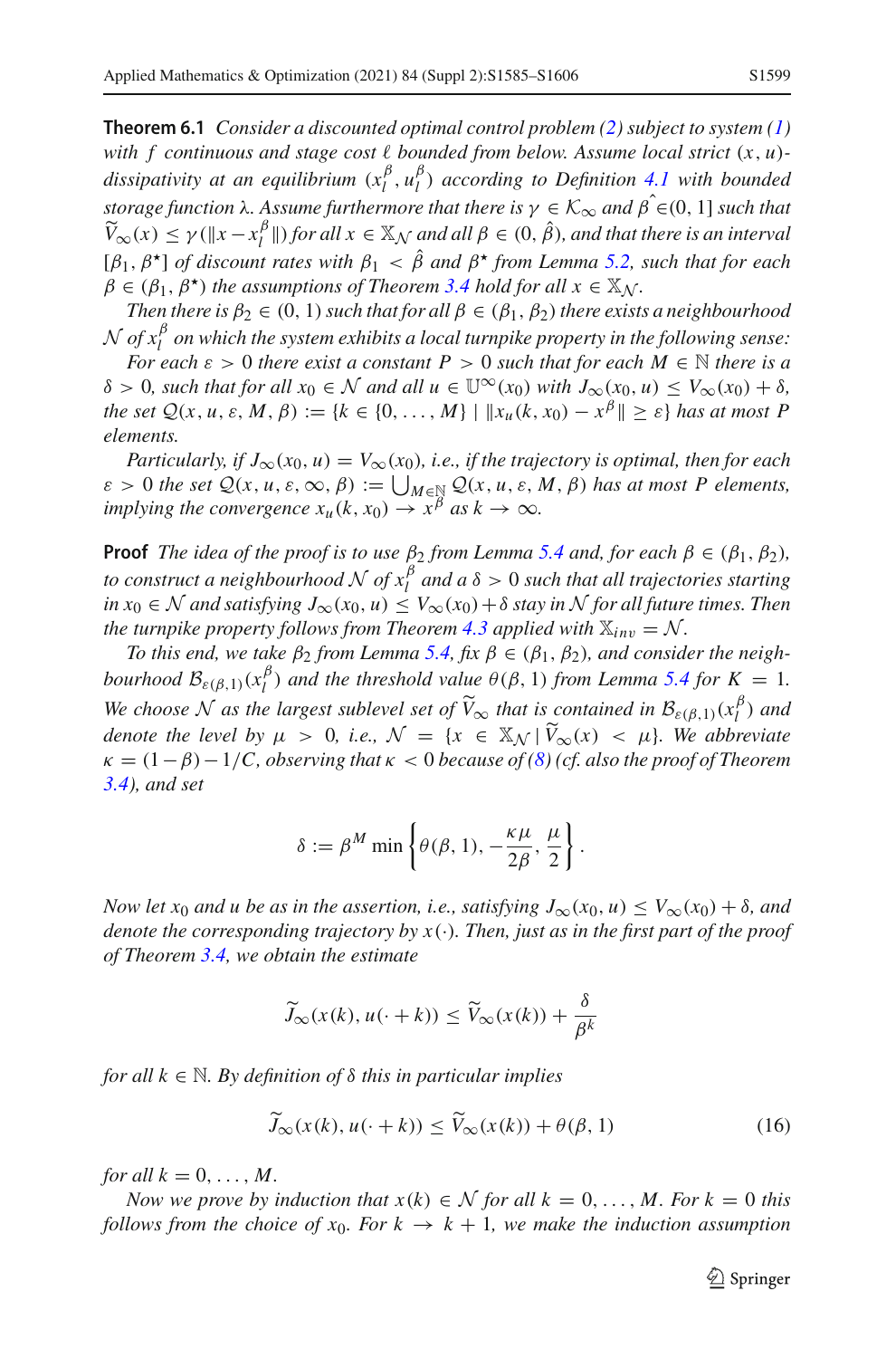*that*  $x(k) \in \mathcal{N}$ , *i.e.*,  $\widetilde{V}_{\infty}(x(k)) < \mu$ . Then, because of [\(16\)](#page-14-0) and  $\mathcal{N} \subseteq \mathcal{B}_{\varepsilon(\beta,1)}(x_l^{\beta})$ ,<br>*L* any  $\alpha > \beta$  (applied with initial value  $x_i = x(k)$  and control  $u(-|k|)$ ) implies that *Lemma* [5.4](#page-13-1) (applied with initial value  $x_0 = x(k)$  and control  $u(\cdot + k)$ ) implies that  $x(k + 1) \in \mathbb{X}_N$ *. Hence, all the (in)equalities leading to inequality [\(9\)](#page-6-0) in the proof of Theorem [3.4](#page-5-0) are valid and, together with the definition of* δ*, yield*

$$
\widetilde{V}_{\infty}(x(k+1)) - \widetilde{V}_{\infty}(x(k)) \leq \frac{\kappa}{\beta} \widetilde{V}_{\infty}(x(k)) + \frac{\delta}{\beta^{k}}
$$
\n
$$
\leq \frac{\kappa}{\beta} \widetilde{V}_{\infty}(x(k)) + \min \left\{ \theta(\beta, 1), -\frac{\kappa \mu}{2\beta}, \frac{\mu}{2} \right\}.
$$

*Now if*  $V_{\infty}(x(k)) \ge \mu/2$ , then second term in the minimum defining  $\delta$  implies

$$
\widetilde{V}_{\infty}(x(k+1)) - \widetilde{V}_{\infty}(x(k)) \le \frac{\kappa}{\beta} \frac{\mu}{2} - \frac{\kappa \mu}{2\beta} = 0,
$$

*implying*  $V_{\infty}(x(k+1)) \leq V_{\infty}(x(k)) < \mu$  and thus  $x(k+1) \in \mathcal{N}$ .<br> *If*  $\widetilde{V}_{\infty}(x(k)) \leq \mu/2$  then the third term in the minimum definition *If*  $V_{\infty}(x(k)) < \mu/2$ , then the third term in the minimum defining  $\delta$  implies

$$
\widetilde{V}_{\infty}(x(k+1)) - \widetilde{V}_{\infty}(x(k)) \leq \underbrace{\frac{\kappa}{\beta} \widetilde{V}_{\infty}(x(k))}_{\leq 0} + \frac{\mu}{2} \leq \frac{\mu}{2}.
$$

*Here we have used that*  $V_{\infty}(x(k)) \geq 0$ . This inequality follows since  $x(k) \in \mathcal{N}$ : If the original trainations in  $x(k)$ , stars in  $\mathcal{N}$ , then it follows from strict discipativity *optimal trajectory starting in x*(*k*) *stays in N , then it follows from strict dissipativity on*  $\mathbb{X}_N$  ⊃  $\mathcal{N}$  *and if the optimal trajectory leaves*  $\mathcal{N}$  *then it follows from Lemma* [5.2.](#page-11-0) *This implies*  $V_{\infty}(x(k+1)) \leq V_{\infty}(x(k)) + \mu/2 < \mu$ , *i.e., again*  $x(k+1) \in \mathcal{N}$ . This *proves the induction step and hence*  $x(k) \in \mathcal{N}$  *for all*  $k = 0, \ldots, M$ .

*Now the turnpike property follows from Theorem [4.3](#page-10-1) applied with*  $\mathbb{X}_{inv} = \mathcal{N}$ .  $\Box$ 

**Remark 6.2** *We note that the interval*  $(\beta_1, \beta_2)$  *may be empty. This is because* 

- *(i) the condition [\(7\)](#page-5-2) needed for proving the turnpike property for trajectories staying near x*<sup>β</sup> *<sup>l</sup> may require sufficiently large* β *to hold*
- (ii) a trajectory starting near  $x_l^\beta$  will in general only stay near  $x_l^\beta$  for sufficiently small β

*More precisely, the lower bound in (ii) as identified at the end of the proof of Lemma [5.2](#page-11-0) depends on the cost*  $\tilde{\ell}$  *outside a neighbourhood of*  $x_l^{\beta}$  *and the cost to leave this neighbourhood. The upper bound in (i), in turn, depends on the cost to reach the equilibrium x*<sup>β</sup> *<sup>l</sup> from a neighbourhood. If this cost is high and, in addition, the cost to leave the neighbourhood and the cost outside the neighbourhood are low, then the set of discount rates for which a local turnpike behaviour occurs may be empty.*

**Remark 6.3** *The attentive reader may have noted that we apply Lemma* [5.4](#page-13-1) *with*  $K = 1$ *in this proof, rather than with*  $K = M$ , which might appear more natural given that we *want to make a statement for*{0,..., *M*}*. This is because the size of the neighbourhood*  $\mathcal{B}_{\varepsilon(\beta,K)}(x_l^{\beta})$  *delivered by Lemma* [5.4](#page-13-1) *depends on K*. Hence, if we applied Lemma 5.4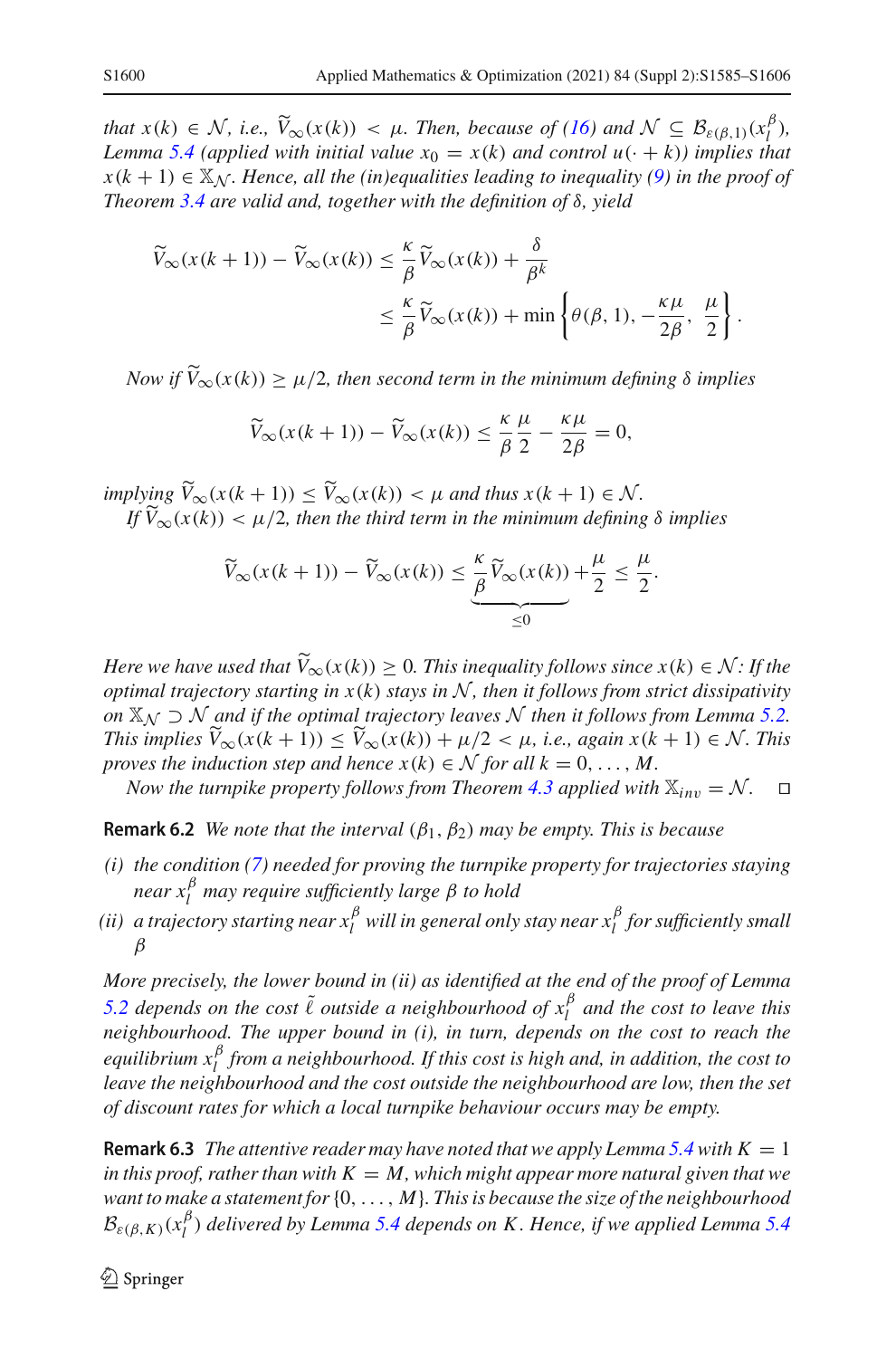#### <span id="page-16-1"></span>**Fig. 2** Stage cost  $\ell(x)$



*with*  $K = M$  *in order to construct the neighbourhood*  $N$ *, this neighbourhood may shrink down to*  $\{x_i^{\beta}\}$  *as M increases. In contrast to this, the fact that*  $\widetilde{V}_{\infty}$  *is a (practical)*<br>*Lyonia or function allows we to construct a neighbourhood* M that does not depend *Lyapunov function allows us to construct a neighbourhood N that does not depend on M.*

## <span id="page-16-0"></span>**7 Examples**

We end our paper with a couple of examples illustrating our theoretical results. All numerical solutions were obtained using a dynamic programming algorithm as described in [\[6\]](#page-21-20). We start with two examples exhibiting a locally and a globally optimal equilibrium.

<span id="page-16-2"></span>**Example 7.1** *Consider the dynamics*  $f(x, u) = x + u$  *and the stage cost*  $\ell(x, u) =$  $x^4 - \frac{1}{4}x^3 - \frac{7}{4}x^2$ .

*As visualized in Fig.* [2,](#page-16-1) the stage cost  $\ell$  has a local minimum in  $x = \frac{3-\sqrt{905}}{32}$ , *a* maximum in  $x = 0$  and a global minimum in  $x = \frac{3 + \sqrt{905}}{32}$ . Following [\[12](#page-21-11), Sec*tion 4] we can calculate the storage function* λ *by using the optimality conditions for optimal equilibria. We remark that the procedure for computing global storage functions described in this reference also works for the local dissipativity in case of local convexity which is given in this example, cf. also the discussion after Example [7.2,](#page-17-0) below. Thus, by a straightforward calculation, we get the local equilibrium*  $(x_l^{\beta}, u_l^{\beta}) = (\frac{3-\sqrt{905}}{32}, 0)$  *and the storage function*  $\lambda \equiv 0$ *. Inserting this, we get the rotated stage cost*  $\tilde{\ell}(x, u) = x^4 - \frac{1}{4}x^3 - \frac{7}{4}x^2 - \ell(x_l^{\beta}, 0)$  *and local discounted strict*  $(x, u)$ *-dissipativity of the system*  $f(x, u) = x + u$  at  $x_l^{\beta}$  *for any*  $\beta \in (0, 1)$ *. Thus, the assumptions of Lemma [5.1](#page-11-1) and Lemma [5.2](#page-11-0) are fulfilled. Hence, following the proof of Lemma* [5.2](#page-11-0) we can estimate  $β_2 ≈ 0.67$  with  $δ ≈ 1$  and  $ℓ_{\text{min}} ≈ -0.42$ . Further, since  $\left\| \tilde{\ell}(x, u) \right\|$  is bounded for x in a neighbourhood  $\mathcal{B}_{\varepsilon}(x_0)$ ,  $\varepsilon > 0$ , Theorem [6.1](#page-13-2) can be *applied.* For illustrating the theoretical results, we set  $\mathbb{U} = [-0.75, 0.75]$ .

*On the left hand side of Fig. [3](#page-17-1) we show the behaviour of the trajectory x and the control u for different discount factors* β*. On the right hand side, we can observe*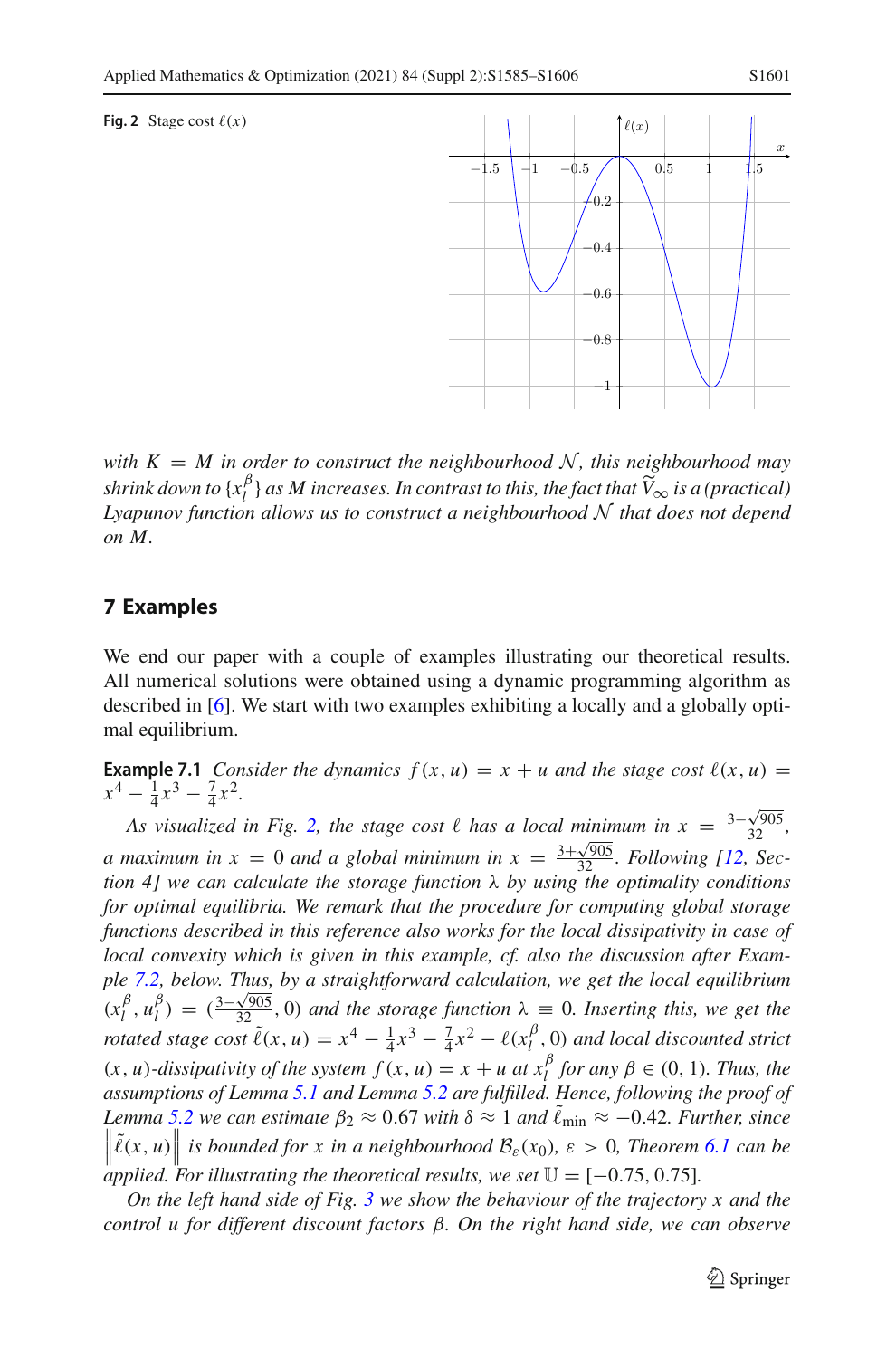<span id="page-17-1"></span>

<span id="page-17-2"></span>**Fig. 4** Example [7.1](#page-16-2) with  $\beta = 0.7$  (left) and  $\beta = 0.6$  (right) for different start values  $x_0$ 

*the optimal feedback control values ux and therefore the domain of attraction of the equilibria dependent on* β*. After a maximum of three time instants, the trajectory reaches the global equilibrium for*  $\beta$  *large enough. In contrast, for*  $\beta$  < 0.67 *we can observe that it is more favourable to stay in a neighbourhood of the local equilibrium*  $\alpha_l^{\beta}$ . We remark that is sufficient to depict  $\beta = 0.8$  as a representative for all  $\beta \in$ (0.67, 1) *since the behaviour of the trajectory, the control and the stage cost does not change significantly. In this example* β<sup>1</sup> *can be chosen arbitrarily close to* 0*, because due to the absence of u-dependent terms in* ˜ *it is always cheaper to approach x*<sup>β</sup> *than to stay elsewhere in the neighbourhood of*  $x^{\beta}$ *.* 

*Figure* [4,](#page-17-2) *for fixed*  $\beta = 0.7$  *we consider different initial values x*<sub>0</sub>. As we can see, the *initial value determines to which equilibrium the trajectory converges. This underpins the theoretical results of Theorem [6.1](#page-13-2) and especially of Lemma [5.2.](#page-11-0) We note that for a completely controllable system such a behaviour cannot occur in undiscounted problems.*

<span id="page-17-0"></span>The following modified example illustrates the case that the interval  $(\beta_1, \beta_2)$  is empty.

**Example 7.2** *Consider again the system*  $f(x, u) = x + u$ *, but now with stage cost*  $\ell(x, u) = x^4 - \frac{1}{4}x^3 - \frac{7}{4}x^2 + \gamma |u|$  *with*  $\gamma \neq 0$ . As the added term has no influence on *the conditions of Theorem* [6.1](#page-13-2) *we can again estimate*  $\beta_2 \approx 0.67$ *. Further, for*  $\gamma = 0$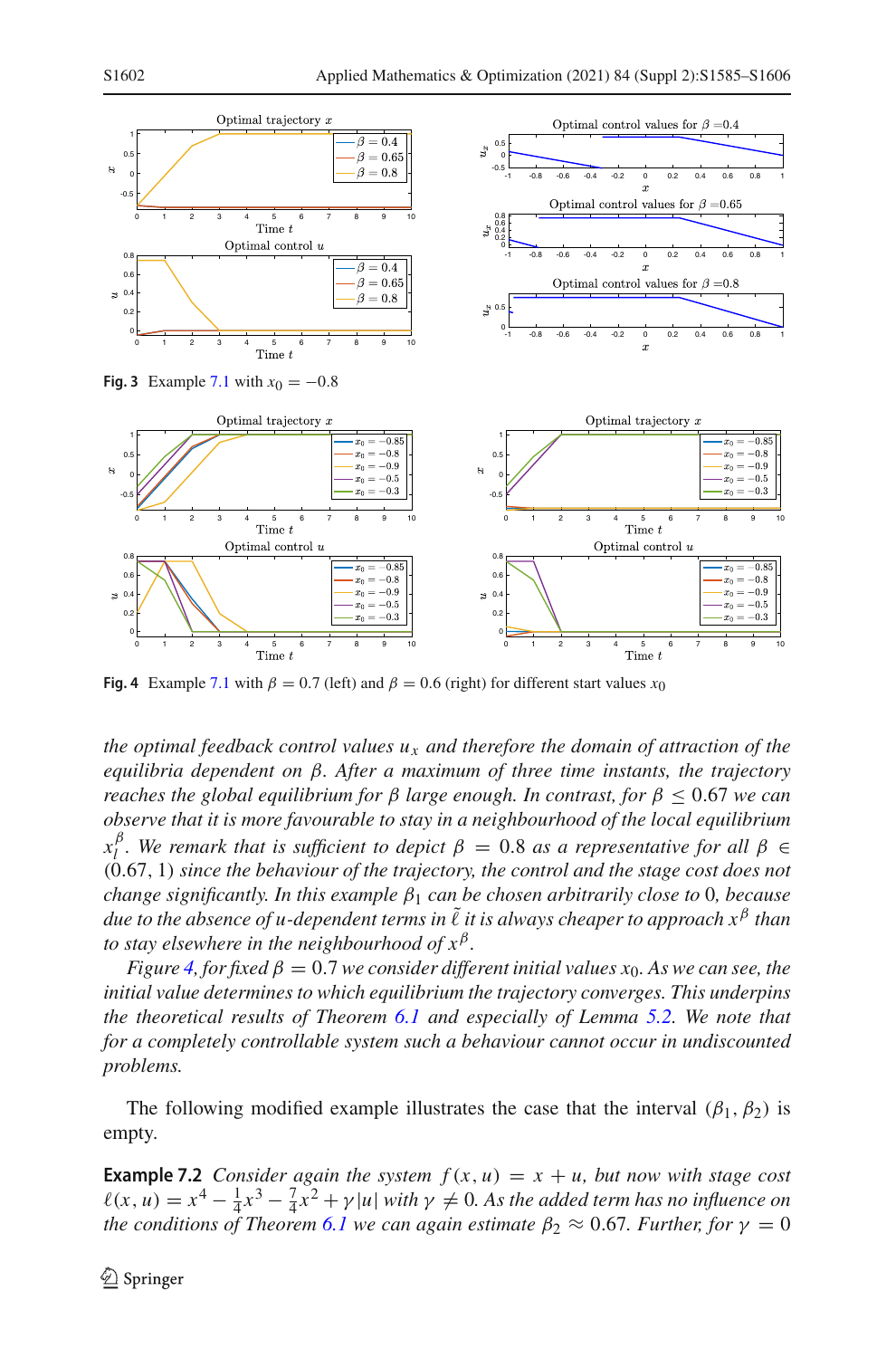

<span id="page-18-0"></span>**Fig. 5** Example [7.2](#page-17-0) with  $\gamma = 10$  for different discount factor  $\beta$ 

*we get the same stage cost as in Example [7.1](#page-16-2) above. In contrast to Example [7.1,](#page-16-2) now for*  $\gamma$  *large enough we can observe that*  $(\beta_1, \beta_2)$  *is empty. This fact is illustrated in Fig. [5](#page-18-0) for*  $\gamma = 10$ *. For the numerical results we use the same setting as in example [7.1.](#page-16-2)*

*In contrast, in the graph with*  $\gamma = 10$  *we can clearly observe that independent of the discount factor* β *we do not get convergence to the local equilibrium anymore. If we introduce state constraints that restrict the optimal solutions to a neighbourhood of the local equilibrium*  $x_l^{\beta}$ , then we only get convergence to  $x_l^{\beta}$  for  $\beta \approx 1$ . More precisely, *we have numerically determined the threshold of*  $\beta_1 \approx 0.999$ *. Without such state constraints, already for*  $\beta \approx 0.95$  *we observe convergence to the optimal equilibrium, which suggests that*  $\beta_2 \leq 0.95$  *and thus*  $(\beta_1, \beta_2)$  *is empty.* 

*In order to examine this behaviour in more detail we illustrate the behaviour of different values of* γ *for fixed discount factors* β *in Fig. [6.](#page-19-0) For* γ > 1 *and* β - 0.95 *we can observe that the trajectories stay near by the start value and do not move away. In contrast, for*  $\beta \approx 1$  *the trajectories converge to the global equilibrium. Thus, we do not get convergence to the local equilibrium anymore.*

The two examples, above, have the particular feature that the dynamics is affine and the stage cost  $\ell$  is strictly convex in a neighbourhood of the optimal equilibria. In this case, similar arguments as used in the proof of Theorem 4.2 in [\[12\]](#page-21-11) show that local strict dissipativity always holds. More precisely, we can restrict the proof of Theorem 4.2 in [\[12\]](#page-21-11) to a bounded neighbourhood  $\mathbb{X}_{\mathcal{N}} \subset \mathbb{X}$  of the local equilibrium  $x_l^{\beta}$ , e.g.,  $\mathcal{B}_{\varepsilon}(x_l^{\beta})$ ,  $\varepsilon > 0$ , instead of X, and a local strict convex stage cost function  $\ell$ . Following the proof,  $D\tilde{\ell}(x_l^{\beta}, u_l^{\beta}) = 0$  holds in the neighbourhood  $\mathbb{X}_{\mathcal{N}}$ , which by the local strict convexity of  $\tilde{\ell}$  implies that  $(x_l^{\beta}, u_l^{\beta})$  is a strict local minimum. Together with the boundedness of  $\mathbb{X}_{\mathcal{N}}$ , this implies the existence of  $\alpha_{\beta} \in \mathcal{K}_{\infty}$  and thus local discounted strict dissipativity. We remark that the calculation of  $\lambda$  is the same as in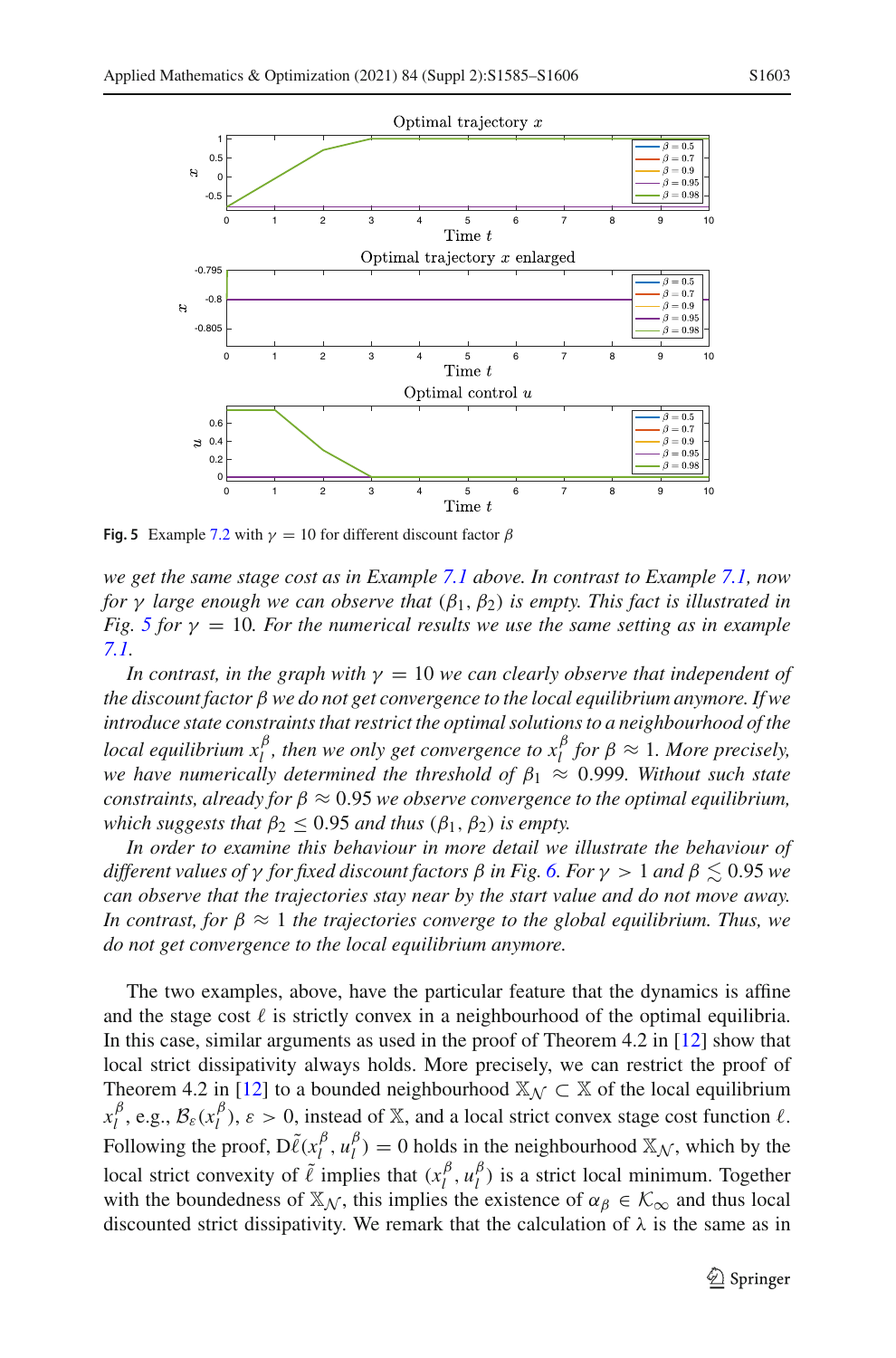

<span id="page-19-0"></span>**Fig. 6** Example [7.2](#page-17-0) with  $\beta = 0.7$  (left) and  $\beta = 0.95$  (right) for different  $\gamma$ 

the global case and yields a linear storage function. In the special case of Example [7.1,](#page-16-2) above, it yields the storage function  $\lambda = 0$ . In conclusion, local strict dissipativity always holds if the dynamics is affine and the stage cost  $\ell$  is strictly convex near the locally optimal equilibrium.

With this observation, our dissipativity based analysis provides a complementary approach to the stable manifold based analysis carried out, e.g., in [\[13](#page-21-16)]. Particularly, we can conclude that the model from this reference exhibits two equilibria at which the local turnpike property holds, which explains why the optimal trajectories are correctly reproduced by nonlinear model predictive control as shown in [\[10](#page-21-10), Section 5.1].

Our final example demonstrates that strict convexity of  $\ell$  is not needed for obtaining strict dissipativity, thus showing that a dissipativity based analysis allows for strictly weaker assumptions than strict convexity of  $\ell$ .

<span id="page-19-1"></span>**Example 7.3** *Consider the 1d control system*

$$
x^+ = f(x, u) = 2x + u
$$

*with state constraints*  $\mathbb{X} = [-1, 1]$ *, control constraints*  $\mathbb{U} = [-3, 3]$ *, and stage cost* 

$$
\ell(x, u) = -x^2/2 + u^2.
$$

*Obviously, the stage cost is strictly concave in x and strictly convex in u. Nevertheless, we can establish discounted strict*  $(x, u)$ *-dissipativity in*  $(x^*, u^*) = (0, 0)$  *(in this example even global) for*  $\beta > 3/5$  *with*  $\lambda(x) = -x^2$ . This follows from the fact that *with a* =  $2\beta/\sqrt{1+\beta}$  *and b* =  $\sqrt{1+\beta}$  *we have* 

$$
\ell(x, u) + \lambda(x) - \beta \lambda(f(x, u)) = -x^2/2 + u^2 - x^2 + \beta(2x + u)^2
$$
  
=  $(4\beta - 3/2)x^2 + 4\beta xu + (1 + \beta)u^2$   
=  $(ax + bu)^2 + \left(4\beta - \frac{3}{2} - \frac{4\beta^2}{1 + \beta}\right)x^2$   
 $\ge (ax + bu)^2,$ 

*where the last inequality holds since the term in the large brackets is*  $> 0$  *for*  $\beta > 3/5$ *.*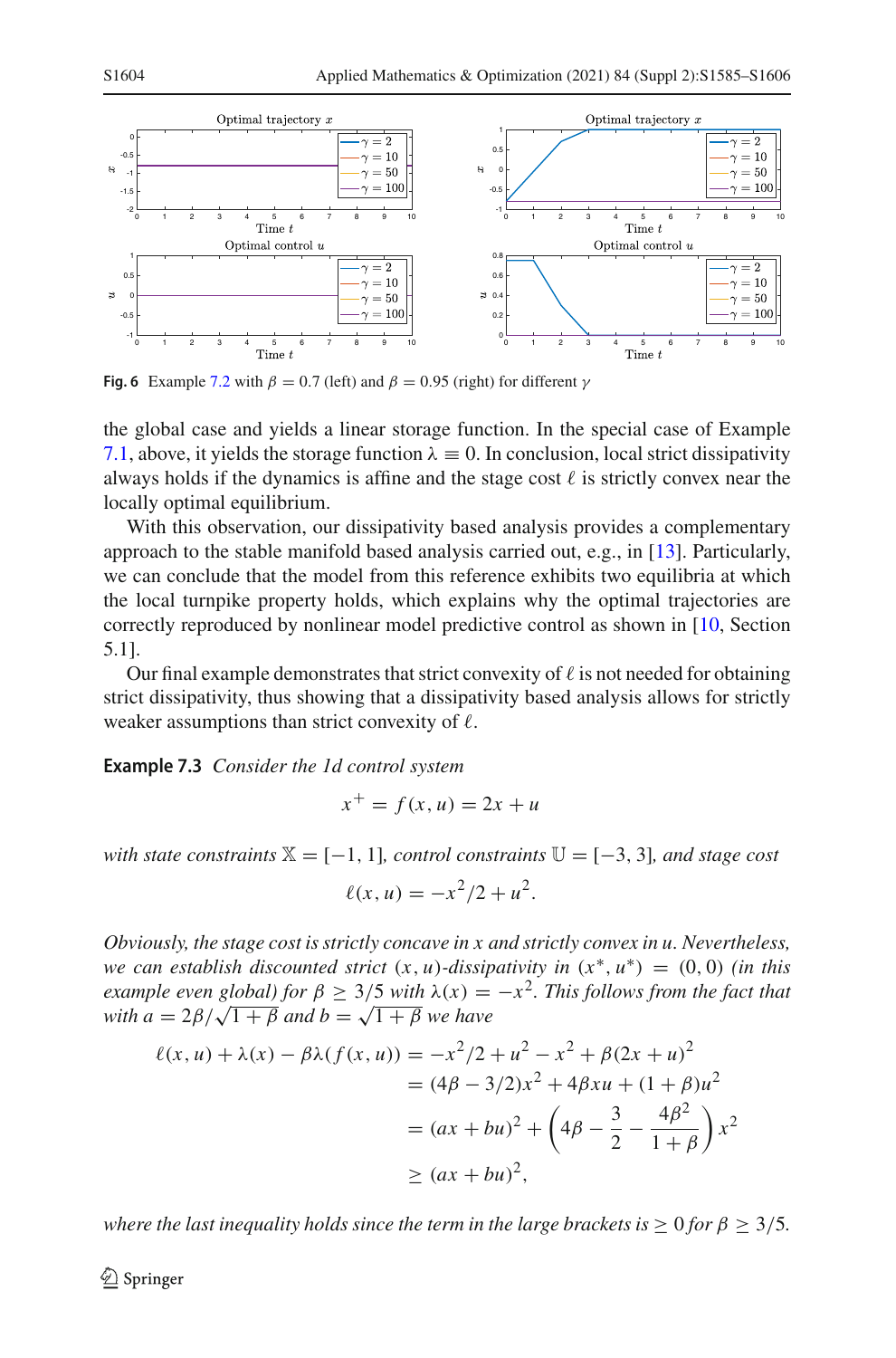

<span id="page-20-1"></span>**Fig. 7** Optimal trajectories for Example [7.3](#page-19-1) with  $\beta = 0.7$  and  $x_0 = 1$  (left) and with  $\beta = 0.59$  and  $x_0 = 0.004$  (right)

*Since the system is completely controllable in finite time, hence exponentially stabilizable, Theorem [3.4](#page-5-0) in conjunction with Remark [3.5](#page-8-0) (ii) implies that for sufficiently large* β *turnpike behaviour occurs at*  $x^* = 0$ *. This is confirmed for*  $β = 0.7$  *in the left graph in Fig.* [7.](#page-20-1) *In contrast to this, the right graph in Fig.* [7](#page-20-1) *shows that for*  $\beta = 0.6$ *the turnpike behaviour for x*<sup>∗</sup> = 0 *does not occur. Rather, the optimal solution converges to the upper bound*  $x = 1$  *of the state constraint set. In this example, the numerical computations indicate that*  $\beta = 3/5 = 0.6$  *is a relatively precise estimate of the threshold for the occurrence of the turnpike property at x*<sup>∗</sup> = 0*, although for* β *decreasing from* 0.7 *to* 0.6 *the set of initial values around x*<sup>∗</sup> = 0 *for which the turnpike behaviour can be seen shrinks down rapidly.*

#### <span id="page-20-0"></span>**8 Conclusion**

In this paper we have shown that a local strict dissipativity assumption in conjunction with an appropriate growth condition on the optimal value function can be used in order to conclude a local turnpike property at an optimal equilibrium. The turnpike property holds for discount factors from an interval  $[\beta_1, \beta_2]$ , where  $\beta_1$  is determined by local quantities while  $\beta_2$  is also determined by properties of the optimal control problem away from the local equilibrium. Hence, local and global properties together determine whether the interval is not empty. This is in accordance with other approaches for analysing local stability of equilibria in discounted optimal control such as those based on stable and unstable manifolds [\[13](#page-21-16)]. In contrast to other approaches, however, the dissipativity based approach is not limited to (locally) strictly convex problems, as our last example showed.

**Funding** Open Access funding enabled and organized by Projekt DEAL.

**Open Access** This article is licensed under a Creative Commons Attribution 4.0 International License, which permits use, sharing, adaptation, distribution and reproduction in any medium or format, as long as you give appropriate credit to the original author(s) and the source, provide a link to the Creative Commons licence, and indicate if changes were made. The images or other third party material in this article are included in the article's Creative Commons licence, unless indicated otherwise in a credit line to the material. If material is not included in the article's Creative Commons licence and your intended use is not permitted